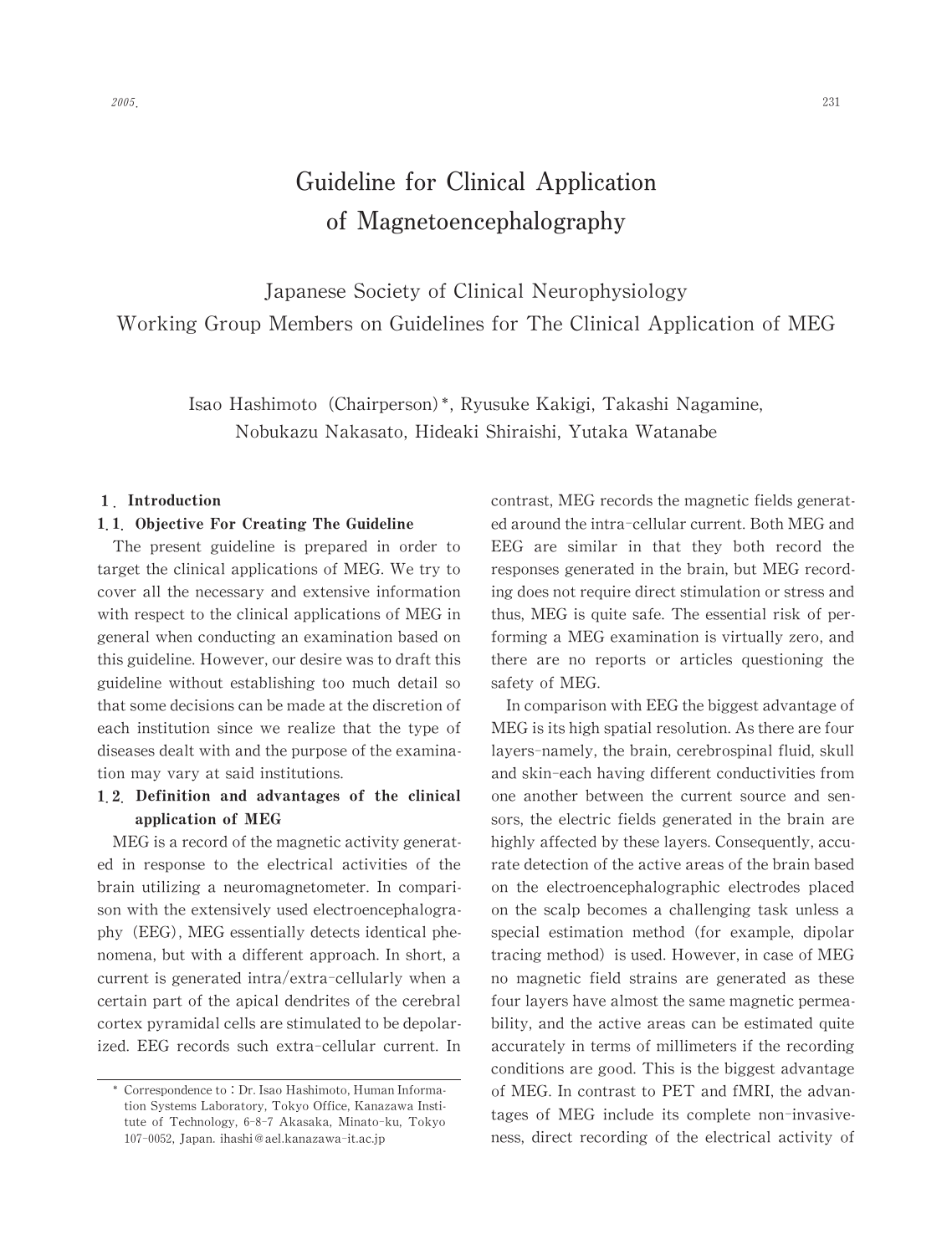the neurons instead of the local cerebral blood flow, and its high temporal resolution like EEG in order of milliseconds.

### 2. Examination Menu and Indications 2.1 Introduction

# Both EEG and MEG measure the electrical activity of the brain; the former measures the potential and the latter measures the magnetic fields generated by the neuronal activity. MEG can be applied to cover all the EEG menus, such as the spontaneous brain activity, evoked-responses and event-related responses. However, MEG should be indicated clinically only when its advantages are expected, since MEG requires special instruments and techniques in comparison with EEG. The following examination menus have been established and can be applied clinically.

#### 쏚쏚 Spontaneous Brain Magnetic Fields

Neuromagnetic measurement of the spontaneous brain activity can be used to diagnose various types of neurological diseases. The advantages of MEG  $include-(i)$  abnormal waves that can not be detected with EEG, may be easily obser $ved^{2,32,42,61,98)}$ ; (ii) abnormal waves generated from multiple sites may be much easily separated than with  $EEG<sup>43,97</sup>$ ; and (iii) abnormal waves can be localized with ease and accuracy in comparison with  $EEG<sup>45,52</sup>$ . The abnormal waves discussed here include idiopathic abnormal waves during the ictal and interictal states of epilepsy<sup>32,39,42,43,60,62,77,80,90)</sup> and the abnormal slow waves generated from the vicinity of organic lesions<sup>6,35)</sup>.

The investigation of the spontaneous brain magnetic fields can be indicated for  $1$ ) patients with suspected epilepsy whose EEG is normal $42,61$ , 2) epilepsy patients whose classification is poorly diagnosed with  $EEG<sup>29</sup>$ , 3) drug-resistant epilepsy patients with surgical intervention suggested<sup>32,63,67,96</sup>, 4) patients with suspected dysfunction of the brain tissues adjacent to organic lesions $1,6,7,9,35$ , and 5) patients with local cerebral disorders due to functional disorders such as mental diseases and dementia<sup>10,71,93)</sup>.

#### 2.3 Somatosensory Evoked Magnetic Fields

The somatosensory evoked magnetic fields, elicited by electrical or mechanical stimulation of the peripheral nerves, mucosa, skin of the upper and lower extremities, body trunk or head, have various advantages over the somatosensory potentials evoked in a similar manner. Unlike the somatosensory evoked potentials, somatosensory evoked magnetic fields can separate the cerebral cortical activities from the subcortical activities $^{33,40,87}$ . Especially, the initial component of the somatosensory fields can not only identify the central sulcus, but also localize the somatotopic organization of the primary somatosensory cortex pre $cisely<sup>34,49,51</sup>$ . In addition, any abnormal function can be quantitatively evaluated by the latency delay with or without amplitude attenuation or magnification $a<sup>31,88</sup>$ . In contrast to the evoked potentials, measurement of the somatosensory evoked magnetic fields is especially useful for functional localization and evaluation of the gyri and sulci in the cerebral cortex since MEG measures the current tangential to the scalp while EEG measures both of the tangential and radial components. The somatosensory evoked magnetic fields can be indicated clinically to localize the central sulcus and the somatotopy or to evaluate the somatosensory function in the patients with  $i$ ) either organic or functional brain diseases before surgical interventions such as craniotomy, endovascular or radiosurgical procedures<sup>14,30,34,55,57)</sup> and/or  $ii$ ) suspected abnormal conditions in a certain part of the somatosensory system from the peripheral to the central system<sup>31)</sup>.

### 쏚쏜 Auditory Evoked Magnetic Fields

The magnetic fields evoked by monaural or binaural stimulation have various advantages in comparison with the auditory evoked potentials elicited in a similar manner. Unlike the auditory evoked potentials, the bilateral responses can be clearly and easily distinguishable from each other. Thus, any unilateral abnormality or inter-hemispherical difference between the bilateral auditory cortices can be accurately detected<sup>37,38,53,81)</sup>. The source of the auditory field can be used as a useful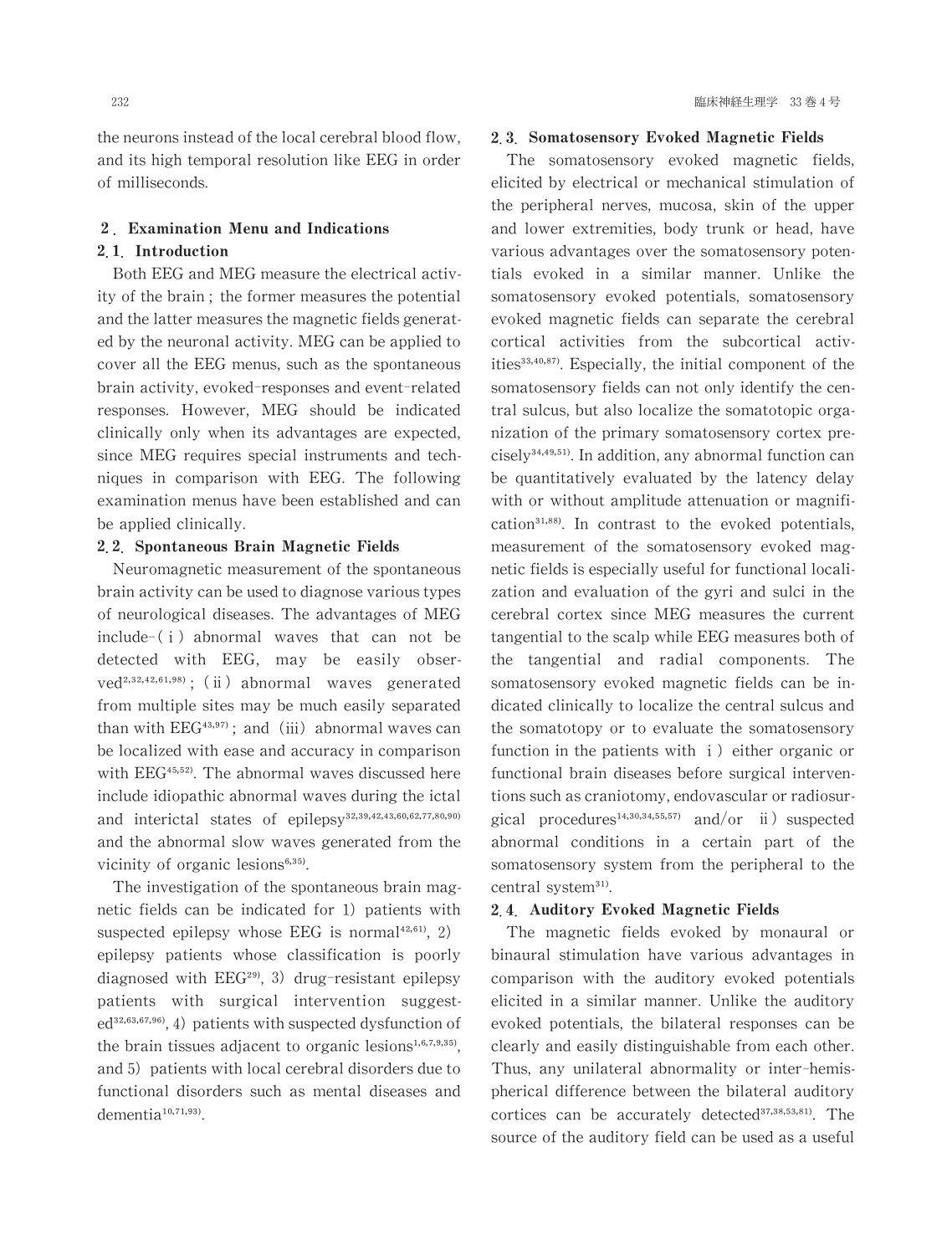landmark for surgical intervention in temporal lobe diseases, since it originates from the posterior part of the temporal plane adjacent to the posterior language area. In addition, any abnormal auditory

function can be quantitatively evaluated by the latency delay with or without amplitude attenua $tion<sup>56,59</sup>$ . The auditory magnetic fields can be indicated

clinically to localize the auditory cortex and to evaluate the auditory function in patients with  $\mathbf{i}$ ) either organic or functional brain diseases before surgical interventions such as craniotomy, endovascular or radiosurgical procedures $36,44,56,57,64,69$ , and/ or ⅱ) suspected abnormal conditions in a certain part of the auditory system from the peripheral to the central system $11,47,68,86$ .

#### 2.5. Visual Evoked Magnetic Fields

The magnetic fields evoked by monocular or binocular stimulation have various advantages in comparison with the visual evoked potentials elicited in a similar manner. Unlike the visual evoked potentials, the responses of the visual fields in the bilateral occipital lobes are clearly and easily distinguishable from each other using the visual stimulus for the full, the left-half or the right-half visual field $12,75$ . Any unilateral abnormality in the visual cortex or inter-hemispherical difference between the bilateral cortices can be easily and accurately detected. Especially, the estimation accuracy of the signal source is higher for partial visual field stimulation of the right or left hemi-visual field. The initial component of the signal source is estimated to be near the calcarine sulcus in the occipital lobe $22,75,76$ , which is useful as a landmark for surgical intervention in occipital brain diseases.In addition, any abnormal visual function can be quantitatively evaluated by the latency delay with or without amplitude attenuation<sup>54,55,57</sup>.

The visual magnetic fields can be indicated clinically to localize the visual cortex and to evaluate the visual function in patients with  $i$ ) either organic or functional brain diseases before surgical interventions such as craniotomy, endovascular or radiosurgical procedures<sup>28,54,55,57,82</sup>, and/or  $\ddot{\text{ii}}$ ) suspected abnormal condition in a certain part of the visual system<sup>23,54,55)</sup>.

#### 2.6. Movement-related Brain Magnetic Fields

Various responses appear from the movementrelated area preceding the voluntary movements. Among them, current components horizontal to the scalp are mainly generated from the contra-lateral movement, and thus, MEG is capable of recording much more clearly than EEG<sup>8,15,18,21,25,50,58,85</sup>.

The movement-related magnetic fields can be indicated clinically to localize the central sulcus and the somatotopic organization of the primary motor cortex or to evaluate the motor function in patients with  $i)$  either organic or functional brain diseases before surgical interventions such as craniotomy, endovascular or radiosurgical procedures, and/or ii) suspected abnormal condition in a certain part of the motor system from the central to peripheral system.

### 2.7 Language-related Brain Magnetic Fields

When linguistic stimuli are presented acoustically or visually, the responses from the language areas may appear in addition to the primary auditory and visual responses. Since local information can be easily obtained by recording as evoked magnetic fields rather than evoked potentials, it can be applied to determine the language-dominant hemisphere<sup>3,24,41,48,65,66,72,78,79)</sup>

The language-related brain magnetic fields can be indicated clinically  $i$ ) to determine the language dominant hemisphere in patients with either organic or functional brain diseases before surgical interventions such as craniotomy, endovascular or radiosurgical procedures $s^{65,79}$ , and/or ii) when an objective functional evaluation of the language fields is required $4,84$ .

#### 2.8 Other Neuromagnetic Studies

Brain magnetic fields other than those described above, spinal magnetic fields and peripheral nerve magnetic fields are rapidly under development. These procedures should be included in the present guideline after their clinical applications are established.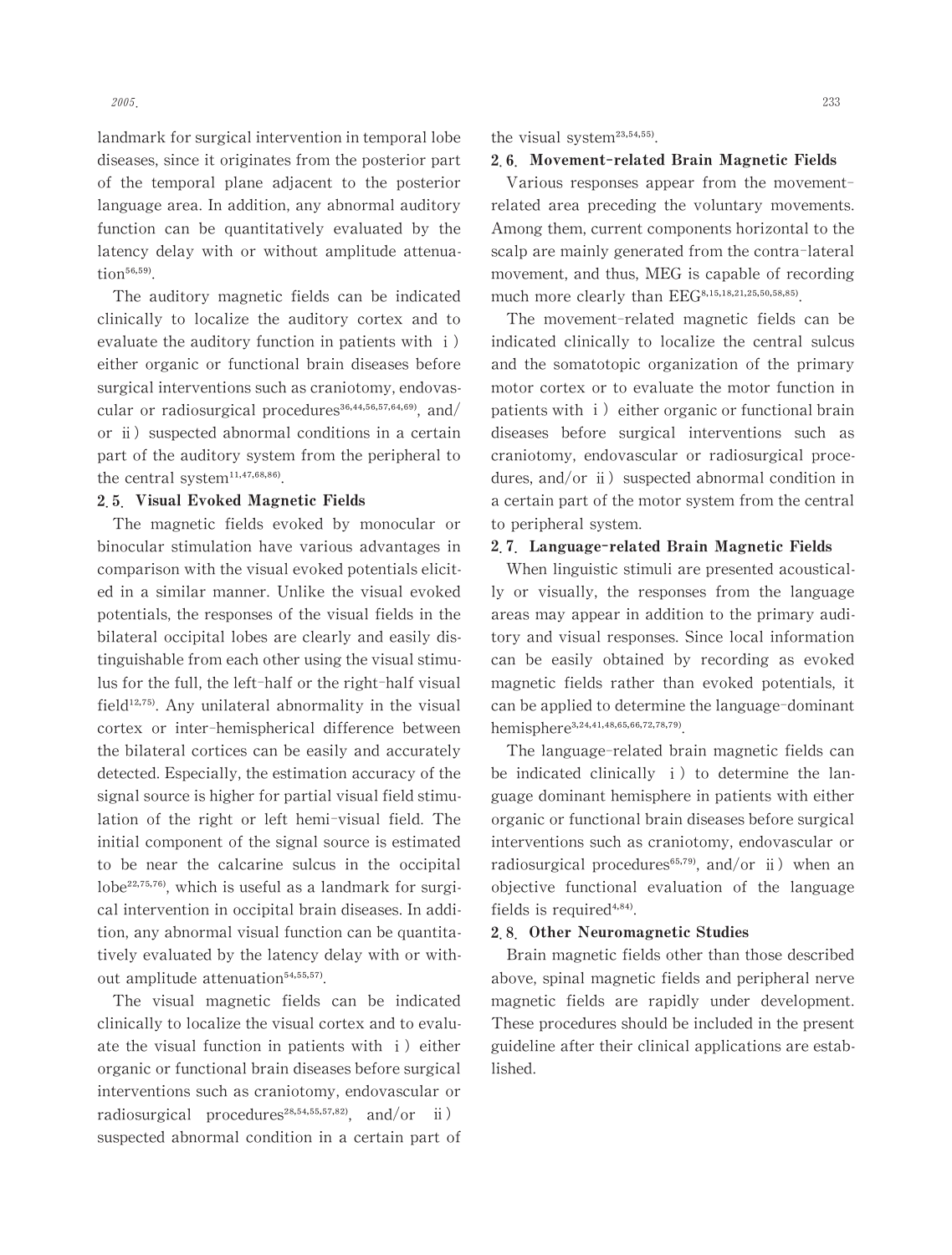### 3. Recordings

### 3.1. Preparation Before Recordings

- 3.1.1. The clinical MEG examination should be performed under the supervision of physicians with adequate experience for conducting said procedure.When physician attendance is not possible at the time of the recording, a method for close communication between the technician and the physician needs to be established.
- 3 1 2 Informed consent should be obtained in advance after giving full explanation of the purpose and reasons for conducting the examination to each patient as well as his/her family prior to conducting the examination. This is especially true when a certain treatment such as administration of sedative drugs is necessary; adequate explanation addressing the potential risk of the use of sedative drugs should be given, and informed consent needs to be obtained as well. When the purpose of the examination is research, a written explanation should be given to the subject and his/her family after first obtaining approval from the Research Ethics Committee at each institution to perform such research. More specifically, issues suggested to be discussed with the subjects include the purpose of the examination, pre-examination instructions, detailed overview of the examination, duration of examination, medications to be used  $(if any)$ , type of medications  $(if any)$ , date when the examination results become available, and name of the attending physician. In addition, the subject needs to be informed that he/she can request to terminate the examination if he/she feels any anxiety or pain.
- 3 1 3 A technician should obtain the clinical information necessary for conducting the examination from the physician in charge beforehand. In addition, it is important for the technician to check the condition of the subject on the day of examination by obtaining the relevant information such as the presence or absence of epilepsy immediately before the examination and the sleeping status on the

evening before the examination. The technician needs to have minimum knowledge of emergency medical care procedures in case the condition of the subject suddenly changes. During the examination the conditions of the subject and the equipment need to be continuouslymonitored.

- 3.1.4. The technician needs to make sure that any magnetic materials worn on the body of the subject are removed as much as possible. It may be effective for the subject to wear laboratory robe and wash his/her hair and skin. Since a de-magnetizer may increase the magnetic noise in certain situations, extra caution is required for its use. If a de-magnetizer which has not been approved as a medical device is used, it is preferable to obtain an approval from the Ethics Committee.
- 3 1 5 Even when the sources of magnetic noise can not be completely eliminated or attenuated, useful data may be obtained by processing the signals if the target signal source and noise source are apart. The validity of the examination should be comprehensively determined after taking into consideration other conditions such as the property of the equipment used for the examination.

### 3 2 Examination Room

- 3.2.1. Safety aspects need to be taken into account for the entire layout of the examination room. In addition, the technician needs to communicate adequately with the subject so that he/ she does not feel anxious.
- 3.2.2. It is preferable that a locker room or changing room is provided for the subject to change his/her clothes or store his/her personal belongings.
- 3 2 3 A magnetically shielded room is normally used for the clinical MEG. It is preferable that the magnetically shielded room is sound insulated and light blocking in addition to the blockings of magnetic noise and electrical noise. Ample space is required in the examination room for laboratory work, assisting the patient, and emergency treatment in case of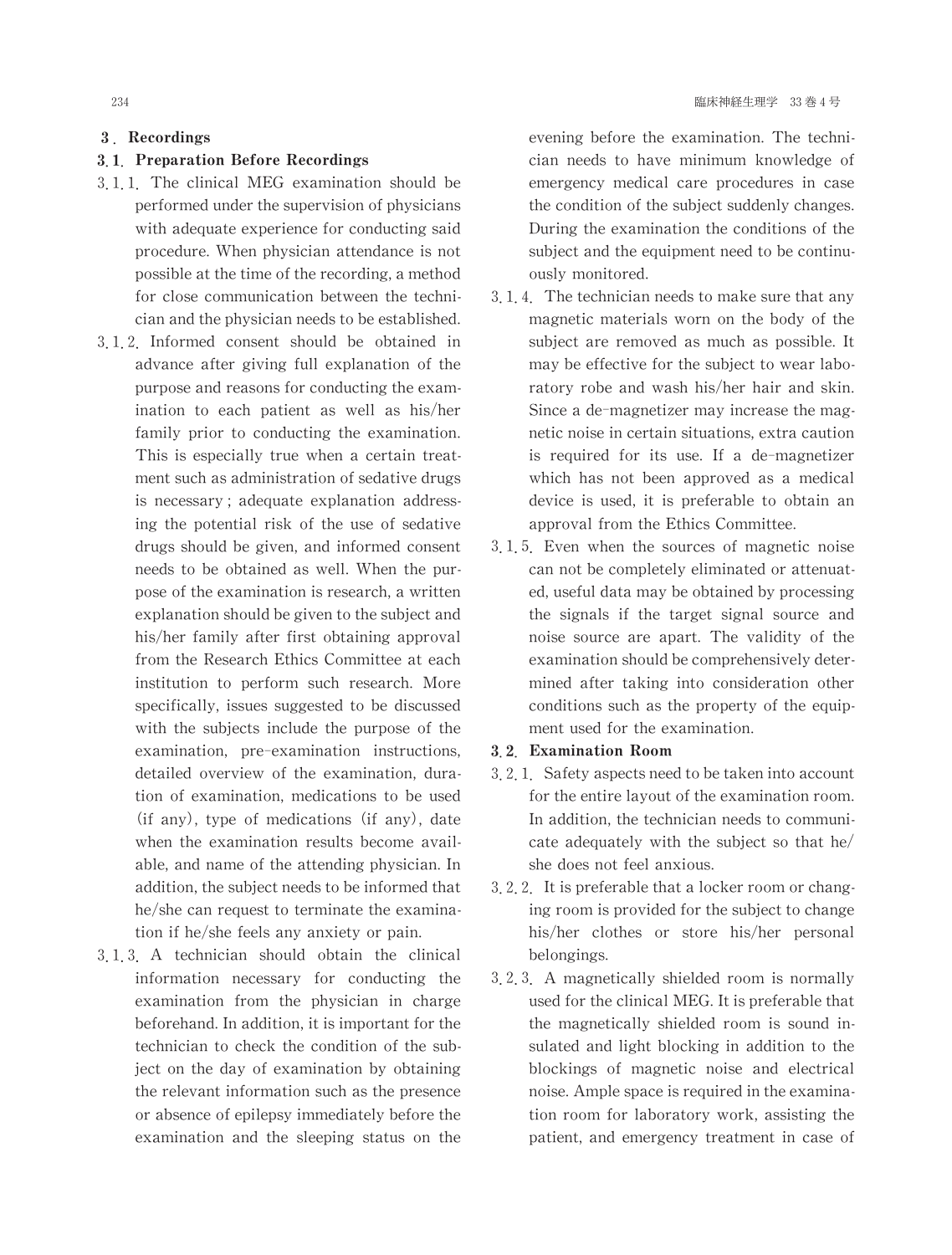emergency.

- 3 2 4 It is necessary that the door of the magnetically shielded room be able to be opened from the inside as well as from the outside, and it should be designed so as to be manually operated in case of power outage.
- 3, 2, 5. In the magnetically shielded room, an emergency ventilation system is required should the helium gas vaporize suddenly. In addition, it is preferable to have a system to monitor the concentration of oxygen in the room. Airconditioning is necessary to minimize the effect of sweating by the subject during the measurement of EEG in addition to provision of safety and conformability.
- $3.2.6$ . It is preferable that the illumination system in the magnetically shielded room is lightadjustable.When the light has to be dimmed for the examination, minimum lighting should be allowed to see the room to maintain safety.
- 3 2 7 The magnetically shielded room must be equipped with a system allowing the technician outside the room to communicate with the subject inside the room, and with a monitor to display the condition of the subject and room.
- 3, 2, 8. The bed of the subject should be designed so as to prevent the subject from falling off the bed. In addition, it is important to equip the bed with a safety belt or protective rail to insure the safety of the subject.
- 3.2.9. During the examination, unexpected events such as epileptic seizures, and drug-induced respiratory suppression may occur. In such cases the examiners should know how to get the subject out from the MEG gantry to ensure the safety of the patient. In addition, suction instrumentation and/or oxygen supply systems need to be prepared in case of emergency.
- 3.2.10. There are many advantages for having an assistant staying inside the examination room, in addition to the operator outside of the magnetically shielded room. This may prevent unforeseen accidents, reduce the

subject's psychological anxiety, help in the careful watching of the subject, improve communication with the subject that can not be accomplished with microphone or monitor, and save time for setting up the measurement procedures. Not only hospital staff, but also a member of the subject's family may serve this function.

### 3.3. Measurement System

- 3, 3, 1. It is preferable that a magnetic sensor array covers an area more than 12cm in diameter and has at least 30 measuring points. The detection coils should be placed as close as possible to the subject's head. The whole-head system may be positioned as close as possible to the region of interest, or neutrally to keep equal distance from the entire head surface. During the measurement, the relative positions of the sensor and the head and their angles need to be adjusted if necessary while confirming the magnetic distribution of the signals of interest. For long time measurements, extra attention should be given to the subject by allowing him/her to assume a relaxed position as much as possible so that the subject does not feel any pain. If necessary, the position of the subject may be adjusted or a small break may be given to the subject between the measurement sessions.
- 3 3 2 Source estimation of MEG requires measurement of the relative position between the detection coils and the head of the subject. Using a three-dimensional digitizer, the examiners can register several fiducial points and/or the shape of the head at multiple sites. It is also useful to repeat the measurement in a short time while registering the position to maintain the accuracy of the positional information.
- 3 3 3 It is necessary to investigate in advance whether the signal of an interest can be fully analyzed by confirming the maximum value of the sampling frequency of the system. It is recommended that the frequency of a low pass filter used as a pretreatment for digital con-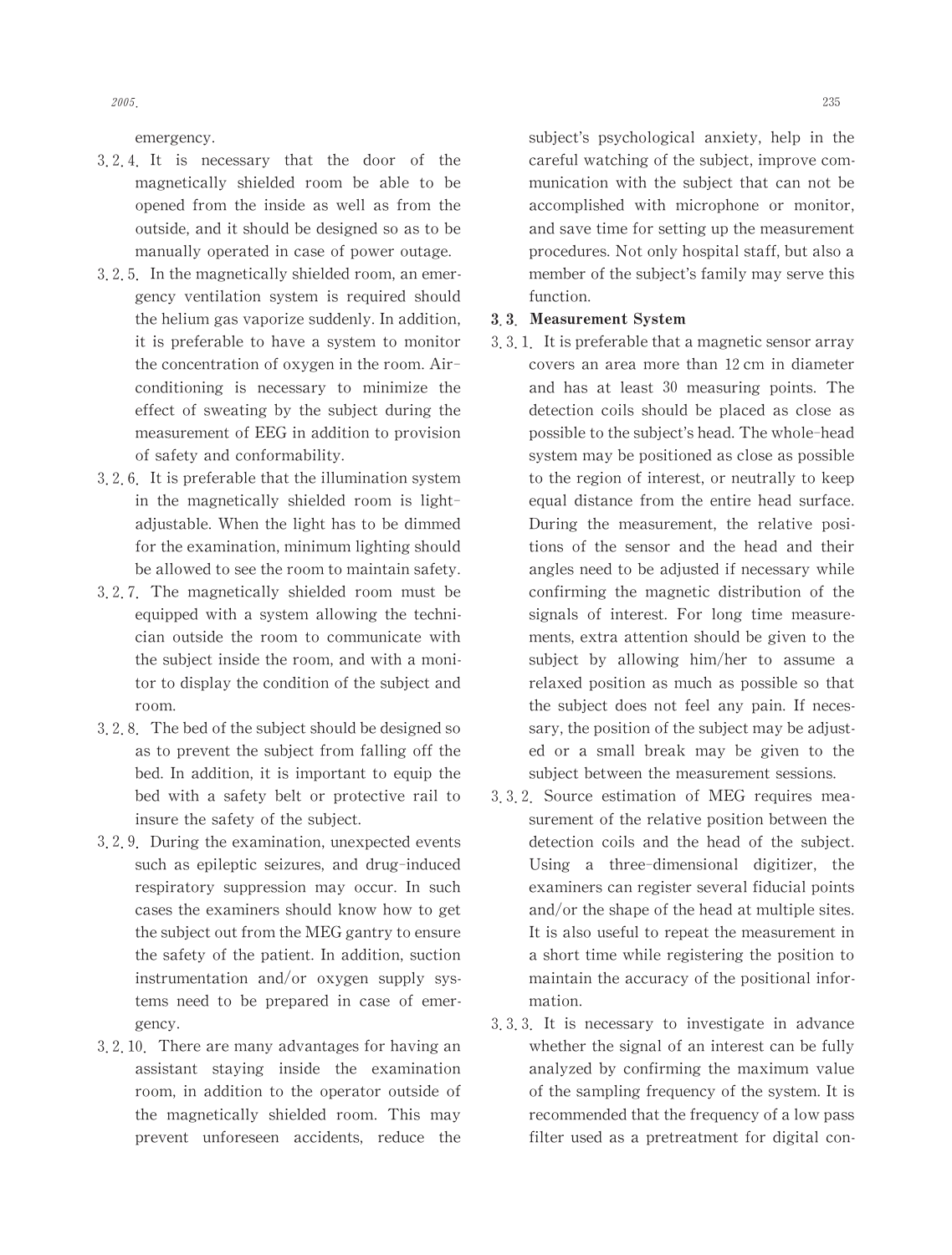version is set to be less than one third of the sampling frequency to avoid aliasing. Similarly, a high pass filter should be set to a low frequency to minimize losing the original data, but this is subject to the limitation of the data quality such as noise and the system capacity.

- 3 3 4 It is necessary to use a recording medium with storage capacity longer than 30 min when recording the spontaneous brain activity.
- 3 3 5 It is recommended that the waveforms for all the MEG and EEG channels be able to be selected and displayed for real-time monitoring during the measurement.
- 3 3 6 The clock for the MEG, EEG and ECG should be strictly synchronized for recording. Calibration for all the signals should also be available.

### 3.4. Acquisition of Anatomical Image

- 3 4 1 For clinical usefulness, it is recommended to superimpose the MEG signal source onto anatomical images such as MRI.
- 3 4 2 The integration method of MEG and anatomical images may vary depending on the type of MEG system used. In any method, the localization accuracy should be verified using a phantom signal or well-established physiological landmarks such as a short latency component of the somatosensory evoked magnetic fields.

### 3.5. Recordings of the Spontaneous Activity

- 3 5 1 Spontaneous brain magnetic fields are generally used to detect abnormalities in the background brain rhythms and paroxysmal discharges and their localization in the functional brain diseases such as epilepsy, and organic diseases such as ischemia and tumors. The examination for spontaneous brain magnetic fields should be carried out in accordance with the standard clinical EEG guideline; the present guideline covers the aspects unique to MEG.
- 3.5.2. Similar to EEG, MEG examination of spontaneous brain activity greatly changes

waveforms depending on the internal and external factors of the subject. Therefore, it is important to accomplish the objective of the examination by monitoring the condition of the subject from various aspects while adjusting the internal and external factors according to the type of disease and the condition of the subject. Any changes in the subject that may occur during the measurement and any distinct noise contamination should be noted on the patient's record.

- 3, 5, 3. The data obtained from EEG and MEG are complementary to each other, and their combination is advantageous. It is preferable to record the EEG data using a common reference electrode so that montage reconfiguration and secondary processing can be easily carried out. Non-magnetic or less magnetic materials should be used for the EEG electrode and its lead wire. All the electrodes and connectors must be fixed to avoid noise generation due to the body motion.
- 3 5 4 Simultaneous ECG recording is useful to identify contaminated magnetocardiography waveforms and to monitor the subject's condition. If necessary, one may monitor the eyemovement, respiration, oxygen saturation and end-tidal carbon dioxide during various types of clinical studies.
- 3, 5, 5. In case of unexpected epileptic attacks during the MEG measurement, simultaneous video monitoring of the subject may be useful to compare the seizure symptoms with the MEG findings. If the subject is being videoed, it is preferable to take both an overview image as well as an enlarged head image of the subject and to synchronize the recording time with the MEG data.
- 3 5 6 The recording time of the spontaneous activities may vary depending on the purpose of the examination. For the epilepsy study, it is suggested to record at least 30 minutes including waking and sleeping states.
- 3 5 7 The recording in the resting and waking states is taken with eyes closed as a rule.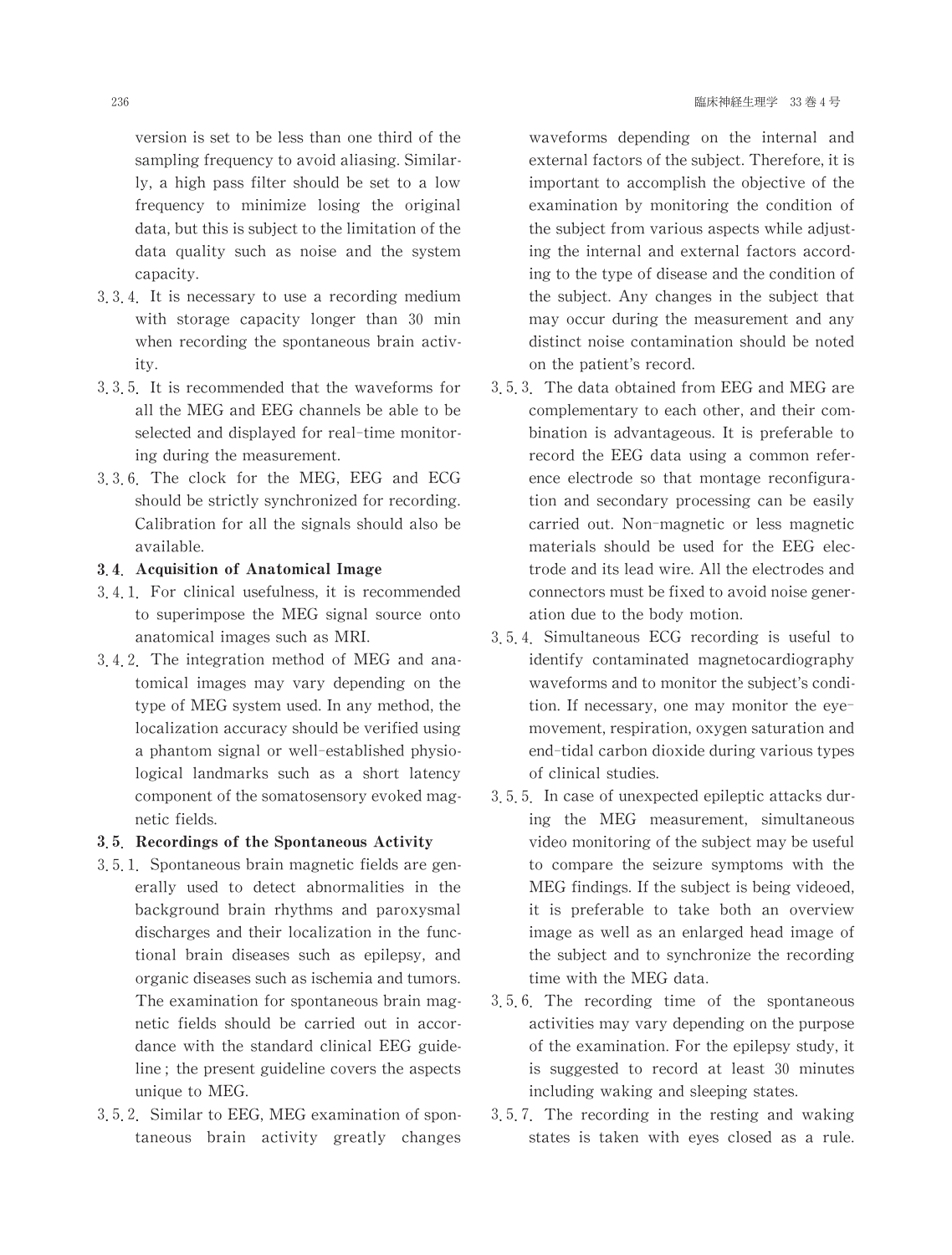However, the basic waves of the subject can be easily determined by asking the subject to repeat opening and closing his/her eyes every 10 seconds since the amplitude of the occipital basic rhythm increases and decreases. Performing this procedure is recommended at the very beginning of the examination or immediately before completion of the examination.

- 3 5 8 Abnormal discharges tend to appear during sleep. Sleep study is highly recommended in the examination of epilepsy. Although natural sleep is preferable, sleeping pills-with special care towards patient safety-may be used to obtain a sleep state within the limited time for measurement.On the night prior to the MEG study sleep time is suggested to be around 3 hours, but it can be adjusted according to the condition of the subject.
- 3 5 9 Hyperventilation may be useful in activating the abnormal waves in organic diseases such as ischemia and tumors. During the hyperventilation, however, MEG usually has greater artifacts than EEG. Thus, the MEG data may be focused only for the post-hyperventilation period. Hyperventilation is not usually considered for epilepsy studies.
- 3 5 10 If necessary, the epilepsy discharges may be activated by several drugs under the guidance and responsibility of the attending physician. After providing adequate explanation to the subject and his/her family in advance, an informed consent should be obtained with documentation for the patient's clinical record.
- 3 5 11 Abnormal discharges may be evoked by various types of sensory stimuli. Among them, the visual stimuli are the most frequently used including flash stimuli, graphic stimuli and eye-closing movement. It should be noted that in general, the sensory stimuli elicit habituated or facilitated responses after repetition, and, therefore, of decreasing benefit, and consequent long-term repetitive stimulation should be avoided.
- 3 5 12 Sedative drugs may be used for the sub-

jects who can not cooperate in the examination procedure, e.g., children, patients with consciousness disturbances, and mentally retarded patients.This will be further discussed in the section describing the examination of children. Under sedation the subject should be continuously monitored preferably by an assistant inside the magnetically shielded room, or by the MEG operator outside the magnetically shielded room using monitor images via the surveillance camera.

- 3.6. General Instructions in Recording the Evoked Magnetic Fields
- 3 6 1 For functional mapping of the cerebral cortex with MEG there are methods to measure the response elicited by sensory stimuli and methods to measure the response associated with the task of motor or mental activities. In either method, a signal source is estimated and mapped on the anatomical image to identify the location of the function.
- 3 6 2 Most of the methods are similar to those utilized with EEG. The present guideline describes the methods unique to MEG.
- $3, 6, 3$ . The peripheral equipment, such as stimulator, can be a noise source in MEG. Thus, not all instruments used for EEG can be used for MEG without modification. Such modification may also vary depending on the type of MEG system at each institution.
- 3 6 4 For evoked responses and event-related responses, measurements should be repeated at least twice under the same condition to confirm reproducibility. However, reproducibility of MEG may not be confirmed by waveforms, since the relative position of the detection coil and the head may change in each session. In such cases, the reproducibility may be confirmed using an estimated signal source.
- 3 6 5 During the signal averaging, the original waveforms may be stored for later off-line analysis in order to check the response changes over time, or to avoid selection of noise-contaminated data before averaging.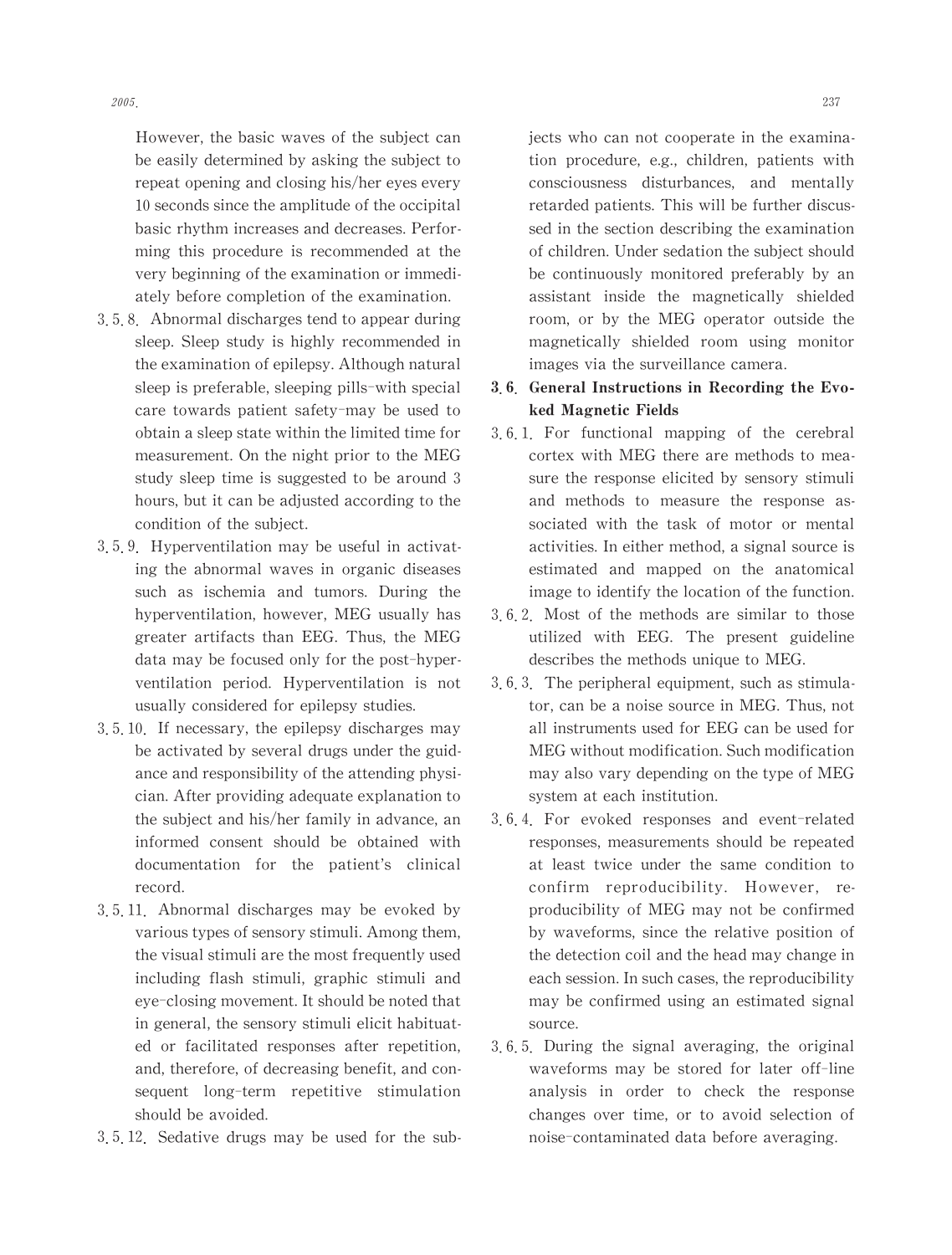### 3.7 Recording of the Somatosensory Evoked Magnetic Fields

- 3.7.1. The initial components evoked by stimulation of the peripheral nerves, skin, and mucous membrane are known to be derived from the primary somatosensory field. It can be used to identify the central sulcus and to localize the somatotopic organization of the primary somatosensory functions. Most of the measuring methods are the same as those of the somatosensory evoked potentials, and the methods unique to the somatosensory evoked magnetic fields will be focused on in this section.
- 3 7 2 The sites of stimulation frequently used in clinical examination include the median nerve, tibial nerve, fingers, and lips. Electrical stimuli or occasionally mechanical stimuli are generally used. The frequency and intensity of the stimuli are similar to those of the somatosensory evoked potentials. However, a relatively high frequency stimulus at several times per second may be used to obtain a short latency component to identify the primary somatosensory area. In contrast, a relatively low frequency stimulus may be used to obtain a long latency component to evaluate the secondary and higher somatosensory areas. However, for the study of the short latency component in case of lip stimulation, a low frequency stimulus is useful to minimize the effects of the refractory period of the peripheral mechano-receptors.
- 3.7.3. In case of electrical stimuli, secure grounding of the body and electrical isolation from the stimulator are important to ensure the safety of the subject and to minimize the stimulation artifact. Other settings such as the duration or intensity of the stimulatory pulse may affect noise contamination. For safety reasons, the pulse duration should be less than 0.5ms for electrical stimulation. Biphasic shorter pulses may help to reduce the stimulation artifact.
- 3 7 4 Sensor coils need to be placed to cover an

estimated signal source. For the whole-head magnetometer, the head should be inserted as deep as possible. Somatosensory stimulation may be contaminated with low frequency noise synchronized with the body and head movements in response to the stimulation. The intensity of stimulation, fixation of the head and body parts may be adjusted as needed to minimize this problem.

3 7 5 The measurement time, sample frequency, filters and number of signal averaging are adjusted in a manner similar to those of the somatosensory evoked potentials.

### 3.8. Recordings of the Auditory Evoked Magnetic Fields

- 3.8.1. The medium to long latency (around  $30-150$ ms) components of the auditory evoked magnetic fields have higher signal to noise  $(S/N)$ ratio and spatial resolution than those of the auditory evoked potentials. Thus, the left and right hemispheric sources can be easily distinguished. Its signal source is considered to be near the Heschl's gyrus or planum temporale on the upper surface of the temporal lobe. The source of the auditory evoked magnetic fields can be used as a physiological landmark to localize the posterior language area. The auditory evoked magnetic fields are also suitable to assess functional abnormalities of the auditory cortex by taking advantage of the distinguishable resolution of each hemisphere.
- 3 8 2 Before the study of the auditory evoked magnetic fields, it is necessary to confirm that the subject had adequate sleep on the night before the examination as the state of the wakefulness is critical for the study. The occipital basic rhythm in simultaneous MEG may be used to monitor wakefulness during the measurement.
- 3 8 3 Stimulation sound is given monaurally or binaurally. In case of the former, the contralateral ear needs to be masked with white noise to eliminate the effects of cross hearing. The stimulus sounds include tone burst, click burst, and click. A tone burst at frequency of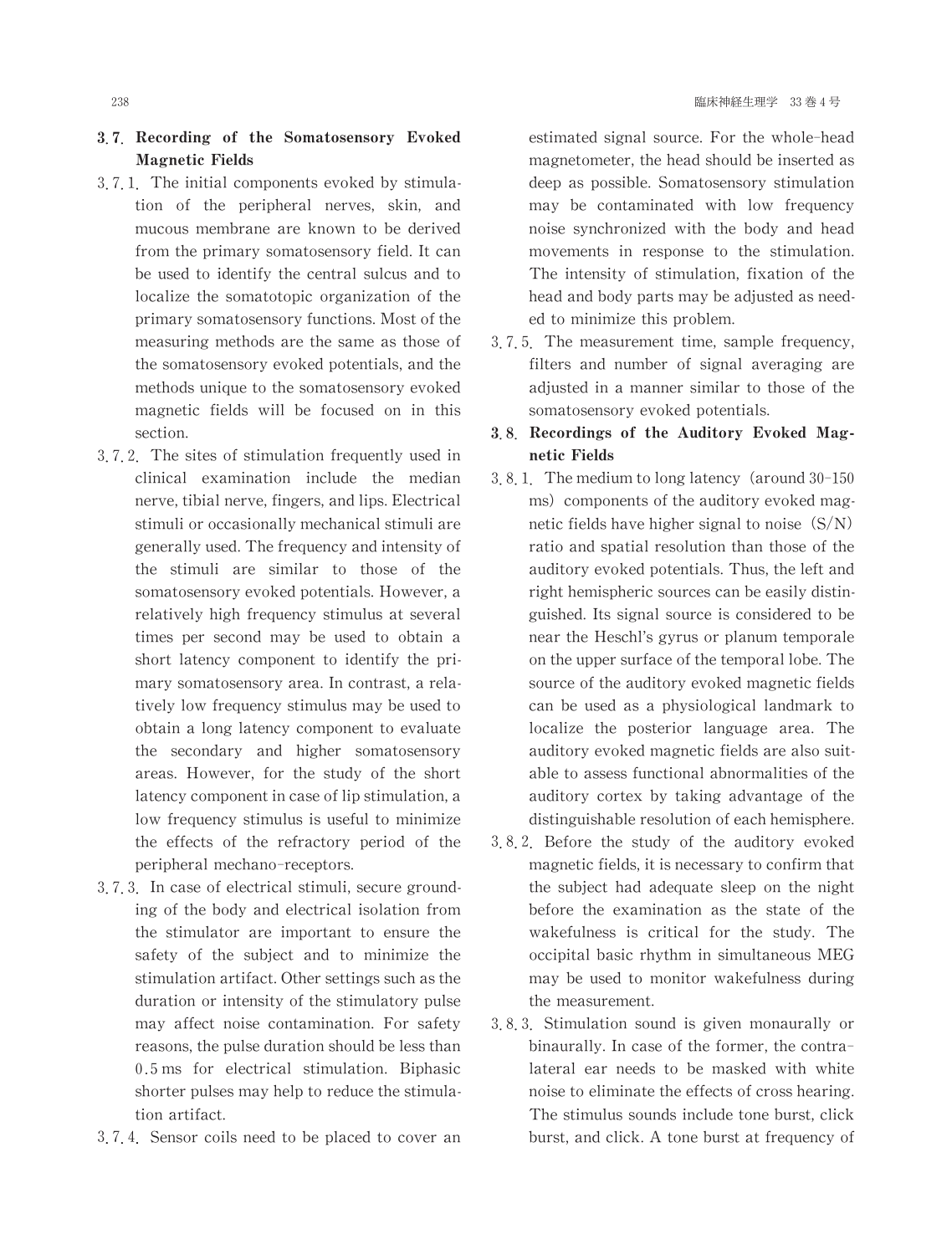1-2kHz is generally used. An air tube is generally used to minimize the magnetic noise generated by the stimulator. At the exit of the stimulation tube, the actual value of the sound pressure needs to be measured as the attenuation rate with the sound conduction may vary depending on the frequency. The time delay of a stimulus needs to be considered according to the length of the air tube. The stimulus frequency to obtain long latency components is once every 1 second or longer. Pseudo-random interval of stimulus evokes larger responses than the constant interval stimulus.

- 3 8 4 Upon measurement, a sensor needs to be placed so that the detection coil covers the temporal region, an estimated signal source. For the whole-head magnetometer, the head should be inserted as deep as possible.When the positions of the sensor are limited or the size of the whole-head magnetometer is too large in comparison with the head size of the subject, the responses from the contra-lateral hemisphere with larger amplitude should be focused on in unilateral stimulation of the ear.
- 3 8 5 The measurement time, sample frequency, filters, and number of signal averaging are adjusted in a manner similar to those of the auditory evoked potentials.
- 쏛쏡 Recordings of the Visual Evoked Magnetic Fields
- 3 9 1 In the visual evoked magnetic fields by pattern-reversal stimulation, the responses with latency shorter than 200 ms are considered to be derived from the primary visual cortex.In comparison with the visual evoked potentials, the visual evoked magnetic fields are superior in distinguishing the responses derived from the bilateral occipital lobes, and they are suitable for evaluation of the functional abnormality.
- 3 9 2 Before the study of the visual evoked magnetic fields, it is necessary to confirm that the subject had adequate sleep on the night before the examination as the state of wakefulness is critical for the study. The occipital basic

rhythm in simultaneous MEG maybe used to monitor wakefulness during the measurement.

- 3 9 3 The visual stimulator needs to be designed so that it will not generate magnetic noise. Such designs include the use of non-magnetic stimulator, the display of image from outside of the shielded room using a mirror, and the projection on an in-room screen from a projector placed outside of the room. It is preferable to measure the brightness of the stimulation in advance since it may affect the results.
- 3.9.4. The type and method of the visual stimulation are basically similar to those of the visual evoked potentials. Monocular or binocular stimulation can be introduced depending on its purpose. For a subject with myopia the visual acuity has to be corrected in advance with non-magnetic glasses. To distinguish and analyze the visual areas of the left and right hemispheres, partial visual stimulation such as the left or right half visual fields or the quadrant visual fields are suitable. In this case the subject has to fully understand the importance of eye fixation. When the subject can not strictly adhere to the eye fixation, stimulation of the entire visual area may be used. Even when EEG can not distinguish the activities of the left and right hemispheres, MEG may accomplish it.
- 3 9 5 For the whole-head magnetometer, the head should be inserted as deep as possible. When the positions of the sensor are limited, the measurement should be focused on the occipital region.
- 3 9 6 The measurement time, sample frequency, filters, and number of signal averaging are adjusted in a manner similar to those of the visual evoked potentials.

# 3.10. Recordings of the Movement-Related Brain Magnetic Fields

3 10 1 Among the brain magnetic fields associated with voluntary movements, the components preceding the motion trigger are known to be derived from the primary motor cortex, and it is useful to localize its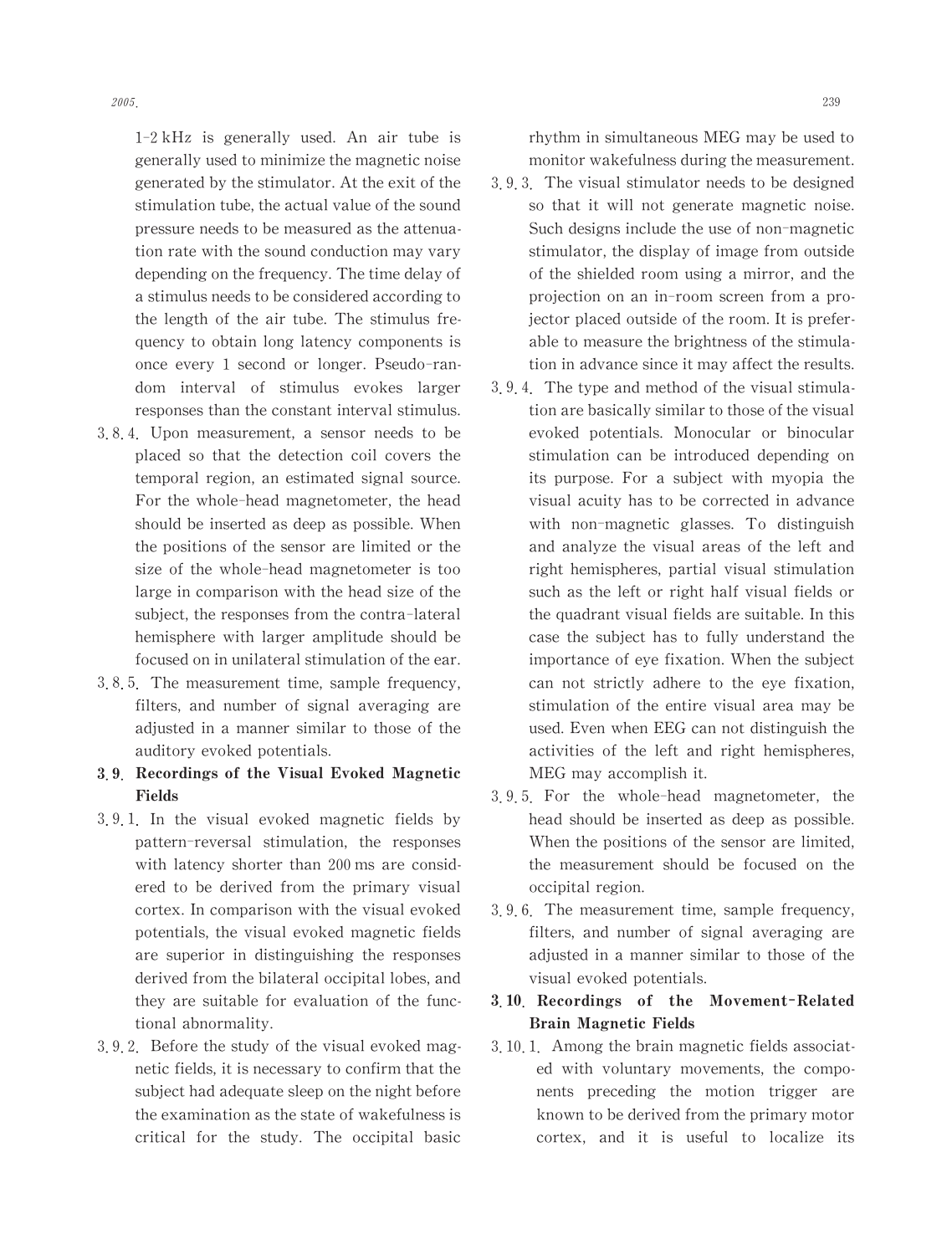somatotopic organization.

- 3.10.2. Extension of the index finger is most commonly used for the study. Other parts of the four limbs or tongue movement may be used as well.When some parts of the four limbs are used, the subject is normally requested to quickly move one side at his/her own pace once every few seconds. Isometric long-lasting movement or repetitive movement may be used.
- $3, 10, 3$ . Magnetic motion artifact should be avoided strictly. Fixation of the body trunk and head is necessary so that they do not move in synchronization with the target movement. To prevent vibration of the support occurring when a certain part of the body returns to its original position at the end of the movement, it is useful to use a cushion as needed.
- 3 10 4 To prevent eye-movement synchronized with the target movement, asking the subject to watch a fixed point in front of him/her may be useful. It is preferable to avoid eye blinking during the measurement.
- $3, 10, 5$ . The onset of the target movement is generally used as the trigger time for signal averaging. The EMG signals or mechanical switch or accelerator may be used to detect movement onset.When the motion rise time is not consistent due to movement disorders, larger signals can be obtained by processing off-line analysis after visually determining the EMG onset time from the raw data.
- 3, 10, 6. The measurement time, sample frequency, filters, and number of signal averaging are adjusted in a manner similar to those of movement-related brain potentials.
- 3 10 7 Movement-related magnetic fields due to involuntary movements can also be measured. A longer time window is recommended for averaging of the involuntary movement in order to compare the averaged signals with the background brain activities.

# 3.11 Recordings of the Language-related Brain Magnetic Fields

- 3 11 1 Among the brain magnetic fields evoked by language stimulation, the long latency responses more than 200ms contain the responses uniquely derived from the language area independent of the methods of stimulation such as auditory or visual stimulation. Normally such responses are intensified when a task requiring attention to the stimulation is given to the subject. The signal source is considered to be mainly derived from the posterior language area, and it is useful to identify the language dominant hemisphere.
- 3.11.2. Before the study of the language-related brain magnetic fields, it is necessary to confirm that the subject had adequate sleep on the night before the examination as the state of wakefulness is critical for the study. The occipital basic rhythm in simultaneous MEG may be used to monitor wakefulness during the measurement.
- 3 11 3 The system to display language stimulation may be similar to that of the auditory evoked magnetic fields and the visual evoked magnetic fields. Although the choice of the language stimulation can be designed at each institution, identification of the language dominant hemisphere can be easily accomplished by combining the language stimulation with non-language stimulation for comparison. To improve the attention of the subject, it is necessary to design a task requiring the subject to remember or judge the stimulation.
- 3 11 4 Upon measurement, the detection coils need to be placed around the temporal region expected to be a signal source. For the whole-head magnetometer, the head should be inserted as deep as possible. To assess the difference between the hemispheres, the sensor should be carefully placed so that the distance between the head and the sensor becomes symmetrical.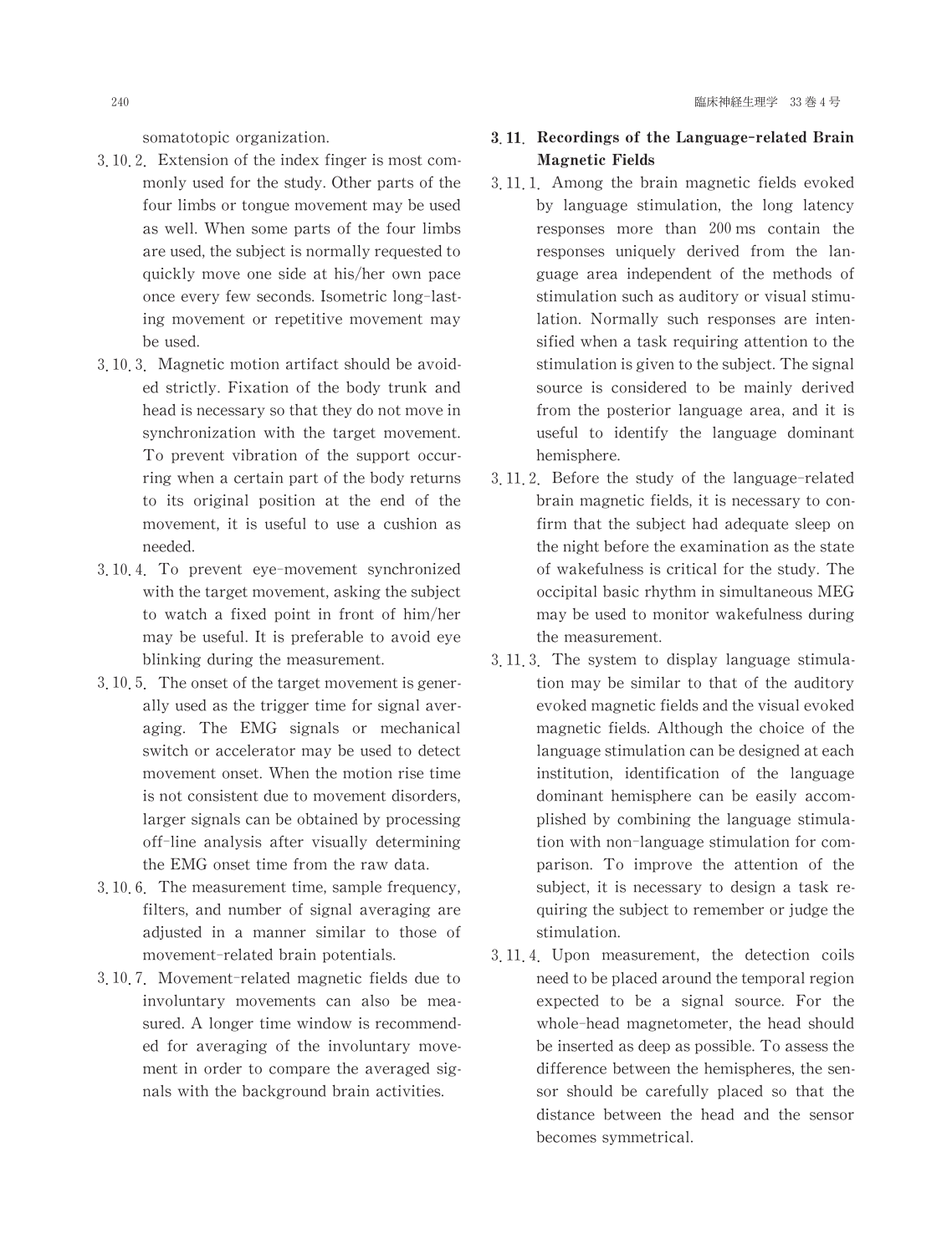3 11 5 Measurement time should be designed to be much longer compared to that of the sensory stimulation evoked magnetic fields. In general, the frequency band of the brain activities associated with language is wide, and consequently the filters and sampling frequency, should be carefully selected to match the frequency targeted for analysis.

### 4. Examination of Children

### 4.1. Features of Pediatric Examination

- 4.1.1. For subjects who are children or adults whose cooperation in the examination can not be obtained due to mental retardation, a sedative procedure is necessary in preparing or performing the examination.In general MEG recording for a child 9 years or older can be examined in a similar fashion to an adult patient, but sedation is usually required if the subject is younger than 9 years.
- 4 1 2 Head fixation should be considered to obtain favorable recording for children, since the conventional whole head MEG system has been developed mostly for the adult subjects. The technician should be careful to fix the measuring position during the examination, since head movement may cause problems in the accuracy of signal source estimation due to their small head size. It is usually necessary for the children under 3 years of age to adjust the head position carefully.

### 4.2. Sedation

- 4 2 1 Various types of sedative drugs-similar to those for adults-can be administered to children, but physicians must be careful to determine the dose of drugs according to the age and weight of the subjects.
- 4 2 2 A sedative drug should be administered only when the sedative procedure is deemed to be indispensable for the performance and continuation of the study. Since the sedative drugs sometimes cause noise and attenuation of the signals, physicians need to consider the advantages and disadvantages of the application prior to administration $46,83$ .

4 2 3 Methods

Hypnotic drugs are administered to induce sedation, and minor tranquilizers can be used as well.

- 4 2 4 Points of Concern
- 4 2 4 1 Some sedative drugs may cause respiratory depression, epileptic attacks, and psychomotor simulation depending on the type of drug and its dose. The sedative drugs should be used by an experienced physician who understands the characteristics of each drug.
- 4 2 4 2 ECG and respiration need to be continuously monitored when sedative drugs are administered. If necessary, the oxygen saturation should be monitored.
- 4 2 4 3 It is preferred that an observer stays in a magnetically shielded room when sedative drugs are administered to the subjects. At the minimum a surveillance camera needs to be used to monitor the patient continuously, in case an observer can not be in the room.
- 4 2 4 4 Sometimes the sedative drugs persist in the body of the patients after the examination is completed. To avoid accidents caused by these drugs, it is recommended to determine the dosage with due deliberation, ensure adequate recovery after the examination or have someone in attendance when the subjects leaves the recording room.
- 4.2.5. Emergency Medical Equipment
- 4.2.5.1. When sedative drugs are used, the system to promptly cope with respiratory depression should be established.In addition it is preferable to have a stand-by ready-to-use aspirator and system to supply oxygen to the subjects.
- 4 2 6 Presence of Attendant in the Recording Room During the Examination
- 4 2 6 1 If necessary and to minimize the risk during the examination, the presence of an individual other than the subject in the recording room may be permitted.
- 4 2 6 2 An attendant in the recording room is permitted for the following reasons: to pre-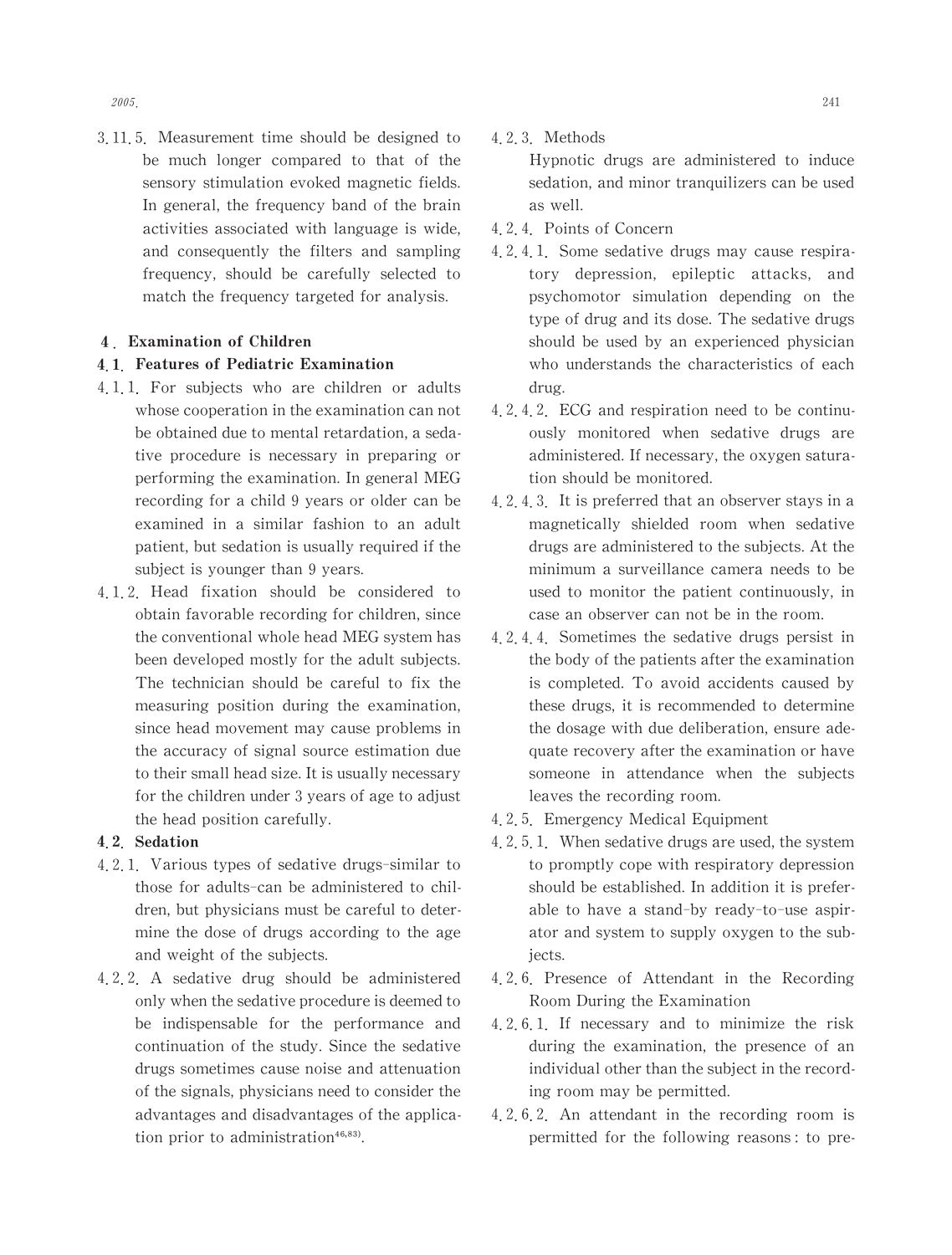vent occurrence of accidents, to reduce any discomfort to the subject, to improve the communication with the subject when the subject complains of insufficiency of the communication using only a monitor or microphone, to assist the subject, and to monitor the subject's condition closely.

### 4.3. Head Positioning and Fixation

- 4.3.1. When there is a large space between the dewar and the head, stuffing (towel and/or sponges) to fill the space should be useful to fix the head of the subject.
- 4 3 2 When the head size of the subject is too small to collect the data at the center of the Dewar, the head can be aligned to one of the sides to improve the signal. At this time the head's position and direction need to be adjusted several times, if possible, so that the entire region of the head can be measured. The information regarding the head positioning needs to be documented at the time of recording, and this information needs to be incorporated into the data analysis.
- 4, 3, 3. To insure patient safety during the examination the bed used should be equipped with a protective band or a bed rail to prevent the subject from falling off.

### 4.4. Attention for Assessment

4 4 1 It is ideal to take measurement while the distance between each magnetic sensor and the head is constant, and extra attention is required in analyzing the data when the constancy is not possible.

#### 5. Data Reading and Analysis

### 5.1 Data to Be Read and Analyzed

- 5, 1, 1. The main part of MEG analysis is the reading of the chronological data obtained at the end of the recording (spontaneous brain magnetic fields and evoked magnetic fields) and the generator source (see  $5, 4, 1, 1$ ) analysis based on the reading.
- 5, 1, 2. Secondary processing may be performed on the chronological data to obtain more accurate generator source analysis.

#### 5.2 Secondary Processing

- 5.2.1 Significance of Waveform Validation Prior to Secondary Processing
- 5 2 1 1 Filtering or averaging is often used as a secondary processing.
- 5, 2, 1, 2. Prior to secondary processing, it is important to evaluate the chronological data of the MEG waveforms (continuously recorded data or averaged data). Observation of the waveforms of all channels makes it easy to detect artifact contamination and to validate the S/N ratio.
- 5 2 1 3 In the secondary processing the initial assessment of the waveforms becomes especially important for data analysis requiring alteration of the chronological information such as averaging and frequency analysis.
- 5 2 2 Use of Filters
- 5 2 2 1 Filters may be used in accordance with the waveform type and the purpose of the analysis since the recorded waveforms normally contain other biological signals irrelevant to the analysis purpose in addition to system and environmental noise.
- 5 2 2 2 Among the filters used for this analysis there are general frequency filters such as high pass filter, low pass filter, band pass filter, notch filter, and filters specific to a certain system.
- 5 2 2 3 Regardless of the type of a filter used judgment of the components to be eliminated such as noise need to be justified, and deliberate consideration is required for their application as well.
- 5 2 2 4 To facilitate waveform reading a low pass filter may be used. When the noise associated with 50Hz or 60Hz caused by the commercially available AC power source is not eliminated during the recording, a notch filter may be used for the data being recorded.
- 5 2 2 5 Sufficient data are required to meet the targeted frequency when a low cut filter is applied. During off-line averaging it is preferable to use a low cut filter prior to averaging.
- 5 2 2 6 It is preferable to modify the pass band,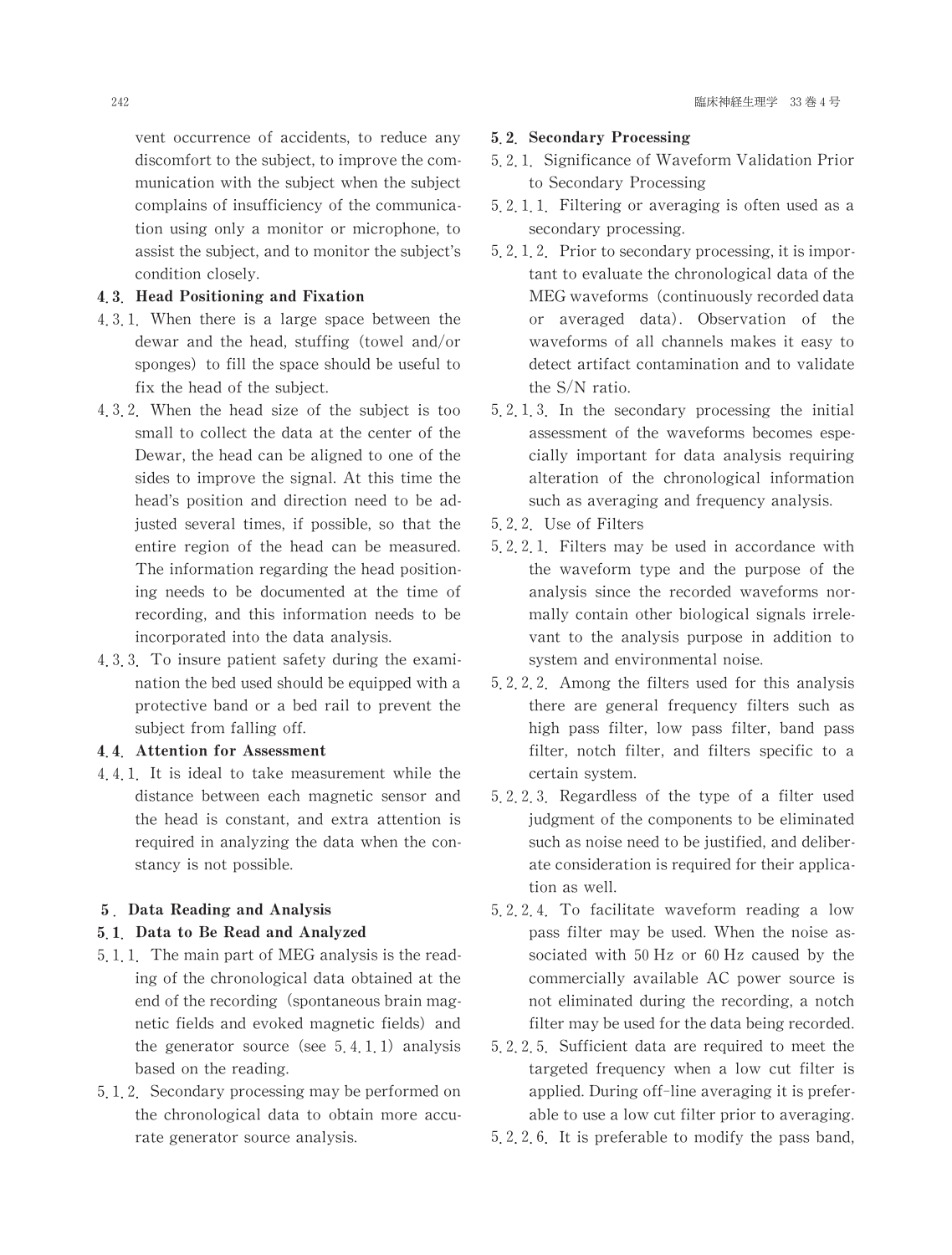stop band, and band characteristics of frequency filters according to the target waveforms and the purpose of the examination.

- 5 2 2 7 Elimination of the direct current component is included in the filters (off-set filter) to be used, and it becomes especially important when the generator source is estimated based on the amplitude.
- 5 2 2 8 To eliminate noise containing special characteristics such as ECG data, analytical noise elimination methods, such as the principal component analysis and independent component analysis, may be used. In such a case justification of the components to be removed needs to be deliberately discussed.
- 5 2 3 Averaging
- 5 2 3 1. When the magnetic signals are small, the continuous recording data can be averaged off-line to improve the S/N ratio.
- $5, 2, 3, 2$ . For the off-line averaging in which initiation or termination of the external stimulation is used as a reference time point for averaging, it can be treated similarly to on-line averaging. However, it is important to average the reference signals (trigger signals) also and to confirm that their waveforms take the shape expected.
- 5 2 3 3 The periods preceding and immediately following the averaging reference can be averaged after determining the new averaging reference using biological signals such as EEG, MEG, and EMG spikes or response signals.
- 5, 2, 3, 4. In the case described in the above section the time points can be selected as an averaging reference over the multiple time epochs subjected to the averaging, only when intracranial events are estimated to be identical. When a time point is selected based on the waveforms of EEG or MEG, it is recommended to use a peak or onset of the waveform of the interest. In case of EMG the onset is generally used. In addition averaging of the reference times can be selected only when

their magnetic isofield maps resemble each other.

5 2 3 5 The waveform obtained after averaging can be used for assessment of the waveform, creating a magnetic isofield map and analyzing the generator source similar to the original waveforms.

## 5.3 Reading of the Spontaneous Brain Magnetic and Evoked Magnetic Fields

- 5 3 1 It is preferable to visually check the waveforms of the entire recording.
- 5, 3, 2. For spontaneous brain magnetic fields, similar to the reading for EEG waveforms, the presence or absence of abnormalities in the background activity of the brain magnetic fields including the dominant rhythm in the occipital region and paroxysmal activities such as magnetic spikes, sharp waves, and slow waves needs to be confirmed.
- 5 3 3 When any paroxysmal activities are observed, some information such as whether the appearance of the magnetic spikes is coincidental with the appearance of EEG spikes, shape of waveforms, and the latency needs to be evaluated.
- 5, 3, 4. The evoked magnetic fields can be read in a manner similar to the reading of the evoked potentials, and it is important to repeat the recording at least twice to confirm the reproducibility of the response.
- 5, 3, 5. When the reproducibility of the waveforms is observed at least in the two sets of the recordings, group averaged waveforms from multiple sets of the recordings can be used for the generator source analysis. At such time it is suggested to check that the relative positions of the detection coils and the head are within the acceptable range among the recording sets. In addition, when the  $S/N$  ratios of the waveforms in each set are favorable, the results of the generator source analysis can be used as a proof of reproducibility.
- 5 3 6 When the evoked potentials are recorded simultaneously with the evoked magnetic fields, it is necessary to check whether there is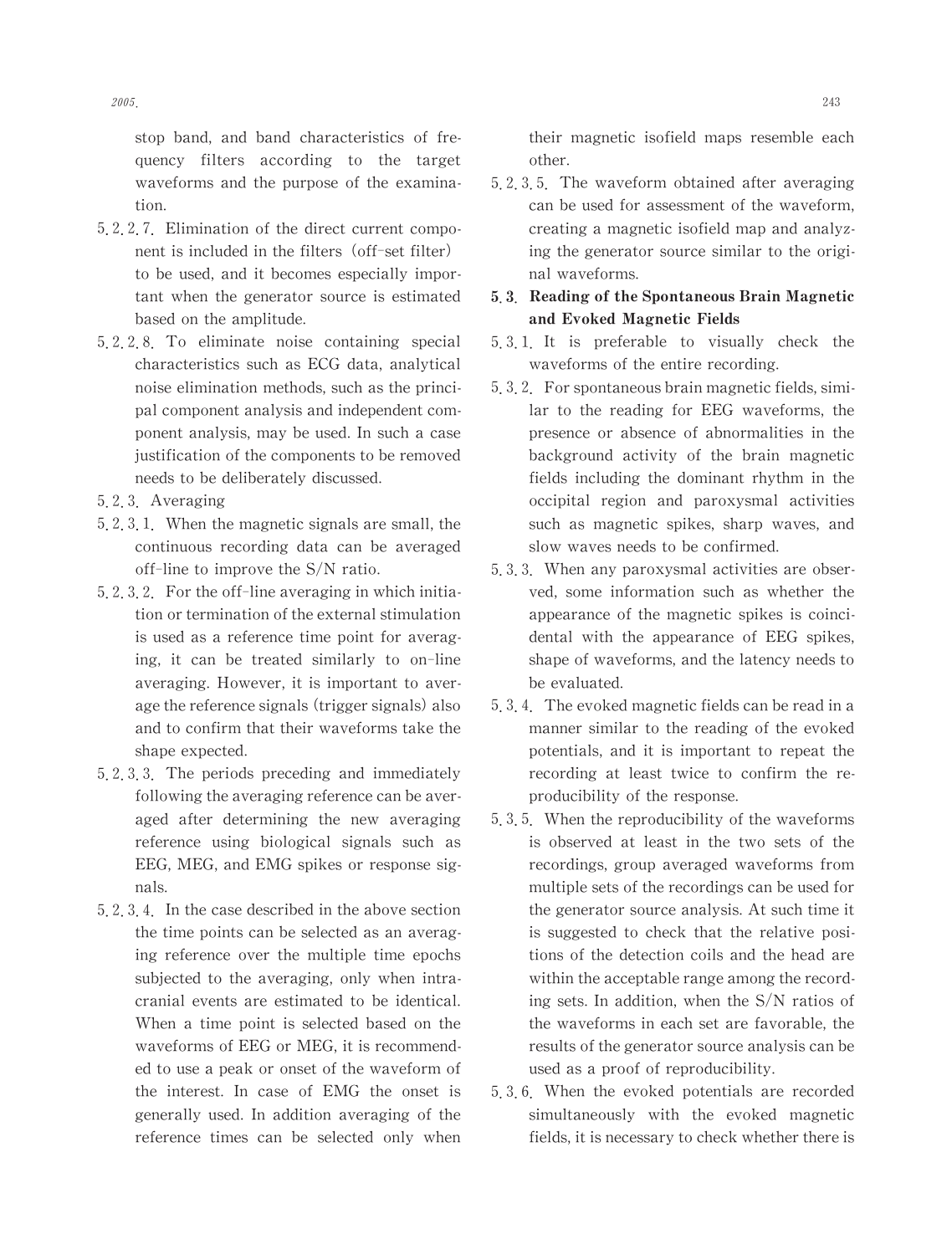any conflict between the distribution of the potentials and the distribution of the magnetic fields.

### 5.4. Generator Source Analysis

- 5 4 1 Data for the Generator Source Analysis
- 5 4 1 1 The generator source analysis is defined as a method to assume the electrophysiological activities of the brain based on the measured brain magnetic fields and evoked magnetic fields.
- 5 4 1 2 For assessment of the spontaneous brain magnetic fields and the evoked magnetic fields, the background brain magnetic fields and the baseline activity before the stimulation are introduced as a baseline, respectively, and an estimation is performed when drastic deviations from those baseline activities are observed.
- 5 4 2 Assessment of the Magnetic Isofield Map
- 5 4 2 1 Assessment of the magnetic isofield map at any point is useful in estimating the number of generator sources assumable and in understanding the overview of the geometric distribution (of the generator source) $17,94$ .
- 5 4 2 2 The advantage of the magnetic isofield map is that it is closer to the original data than the estimated generator source.
- 5 4 2 3 The magnetic isofield map is prepared based on the size of the signals over a target time, and the elimination of the direct current component and the frequency component not suitable for analysis is necessary in determining the amplitudes.
- 5 4 2 4 By eliminating the direct current component a certain time period can be designated either before or after the target signal, and an averaged value over the certain time period is considered to be a direct current component only if no effects caused by the target signal for analysis are guaranteed.
- 5 4 2 5 Like spontaneous brain magnetic fields, when adequately longer records are available in comparison with the duration of the signal for analysis, the entire recorded period can be used for inclusion or elimination of the direct

current component calculation. For the averaged waveforms a part of the averaged time period is normally used to determine the time period for the direct current component as in the previous section (Section  $5, 4, 2, 4$ .) in many cases. When the designated averaged time period is in a stationary state as a total, the entire averaged time can be used as a time period for calculation of the direct current component.

- 5 4 2 6 When a frequency filter is used to eliminate the frequency component irrelevant to the analysis, the instructions for the use of the filters described in Section 5 2 2 should be considered.
- 5 4 2 7 In case of magnetometer or axial gradiometer the number and the position of the outflux and influx of the magnetic fields should be confirmed. In case of planar gradiometer the number of maxima and the direction of the magnetic field vector at the maxima should be confirmed.
- 5.4.2.8 When only a partial coverage for recording is accomplished because a non-wholehead type is used or the subject is a child even when a whole-head type is used, the magnetic isofield map should be prepared at the time of recording to obtain the best possible data by adjusting the positioning of the head of the subject and the dewar.
- 5 4 3 Single Equivalent Current Dipole Model Analysis
- 5.4.3.1 Indications for Single Equivalent Current Dipole Model
- $5, 4, 3, 1, 1$ . The equivalent current dipole indicates a state in which a pair of positive and negative equivalent charges virtually exists in the same spot, and their theoretical distribution on the magnetic isofield map when they exist in the brain is called a dipolar pattern $94$ .
- 5 4 3 1 2 When the magnetic isofield map at a certain point is determined to be similar to the dipolar pattern, a single dipole can be estimated as a generator source at this point using a single equivalent current dipole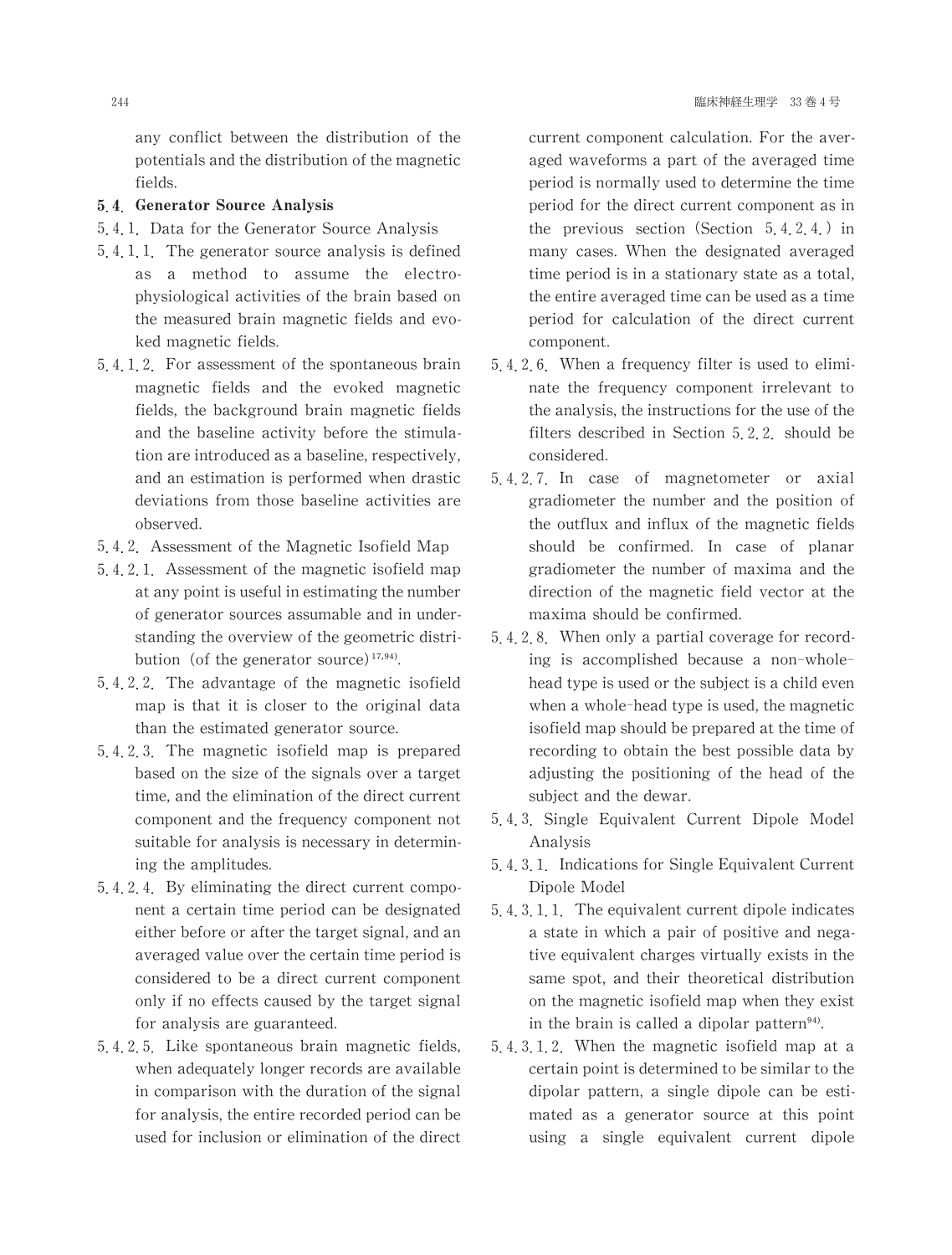$model<sup>5,19,70</sup>$ .

- 5 4 3 1 3 When multiple generator sources seem to exist, single dipole estimation can be performed by only selecting the channels highly associated with each generator source as long as they are separated from each other by a certain distance.
- $5, 4, 3, 1, 4$ . Since the signal amplitude is frequently used for the calculation or estimation at the time of target, attention must be paid to sections  $5, 4, 2, 3, -5, 4, 2, 6$  in terms of eliminating the direct current component and eliminating the frequency component not intended for the analysis.
- 5 4 3 1 5 Upon interpreting the results, it has to be kept in mind that a generator source has actually a limited area and that multiple generator sources too close to be resolved are possibly calculated as a single generator source even when the generator source can be approximated by the single equivalent current dipole model<sup>20,45,60)</sup>.
- 5 4 3 1 6 Even when the generator sources are separated by a distance greater than the resolution of a single dipole model, we should keep in mind that it may result in an incorrect estimation when the channel selection for estimation is inappropriate.
- 5 4 3 2 Virtual Sphere Setting
- 5 4 3 2 1 To estimate a generator source using the single equivalent current dipole model, either a simple sphere model that treats the brain as a sphere or a realistic head model is used, but the assumption of the simple sphere model can be used for clinical examina- $\text{tion}^{16,73,95}$ .
- 5 4 3 2 2 The simple sphere model should be designed so that it contains a large portion of the area of interest of the cerebrum and has a minimum fitting error. The sphere should be designed based on the head shape obtained whichever way.
- 5 4 3 3 Analytical Point of the Waveforms
- 5, 4, 3, 3, 1. As the size of the generator source and its distribution change over time, identifica-

tion of the waveform calculated at what time point becomes important when analyzing the data.

- 5, 4, 3, 3, 2. In terms of the  $S/N$  ratio the time point with large amplitude is normally selected as an analytical point.
- 5 4 3 3 3 Not only at the peak of each component, multiple time points before and after the peak may be analyzed. In this case, if a single point is selected as an estimated generator source, it should be selected using the assessment index described in section 5, 4, 3, 4, 1,
- 5, 4, 3, 3, 4. The earliest possible component should be calculated to estimate the initial origin of abnormal waves, and the time point with a large amplitude should be selected to minimize the calculation error. Thus, the time point should be appropriately selected considering the above-mentioned two criteria. At this time, the assessment index described in Section  $5, 4, 3, 4, 1$  may be used.
- 5 4 3 4 Reliability of the Single Equivalent Current Dipole Assumption
- 5 4 3 4 1 By assuming the single equivalent current dipole indexes indicating the approximation such as goodness of  $fit^{19}$ , total error, coefficient of correlation, and confidence volume<sup>7)</sup> can be obtained. However, it should be noted that in the single equivalent current dipole estimation, any assessment index can be used to indicate the low reliability, but the numerical approximation does not guarantee the reliability of the model. The standard of these reliability indices should be determined at each institution.
- 5 4 3 4 2 The orientation and direction of the estimated generator source indicate the same anatomical orientation and direction of the apical dendrite of the pyramidal cells in the cerebral cortex and have diagnostic value<sup>26)</sup>.
- $5, 4, 3, 4, 3$ . For the orientation and direction of the generator source to have diagnostic value it is necessary that an analytical point needs always to be selected in accordance with a certain standard in the target component. In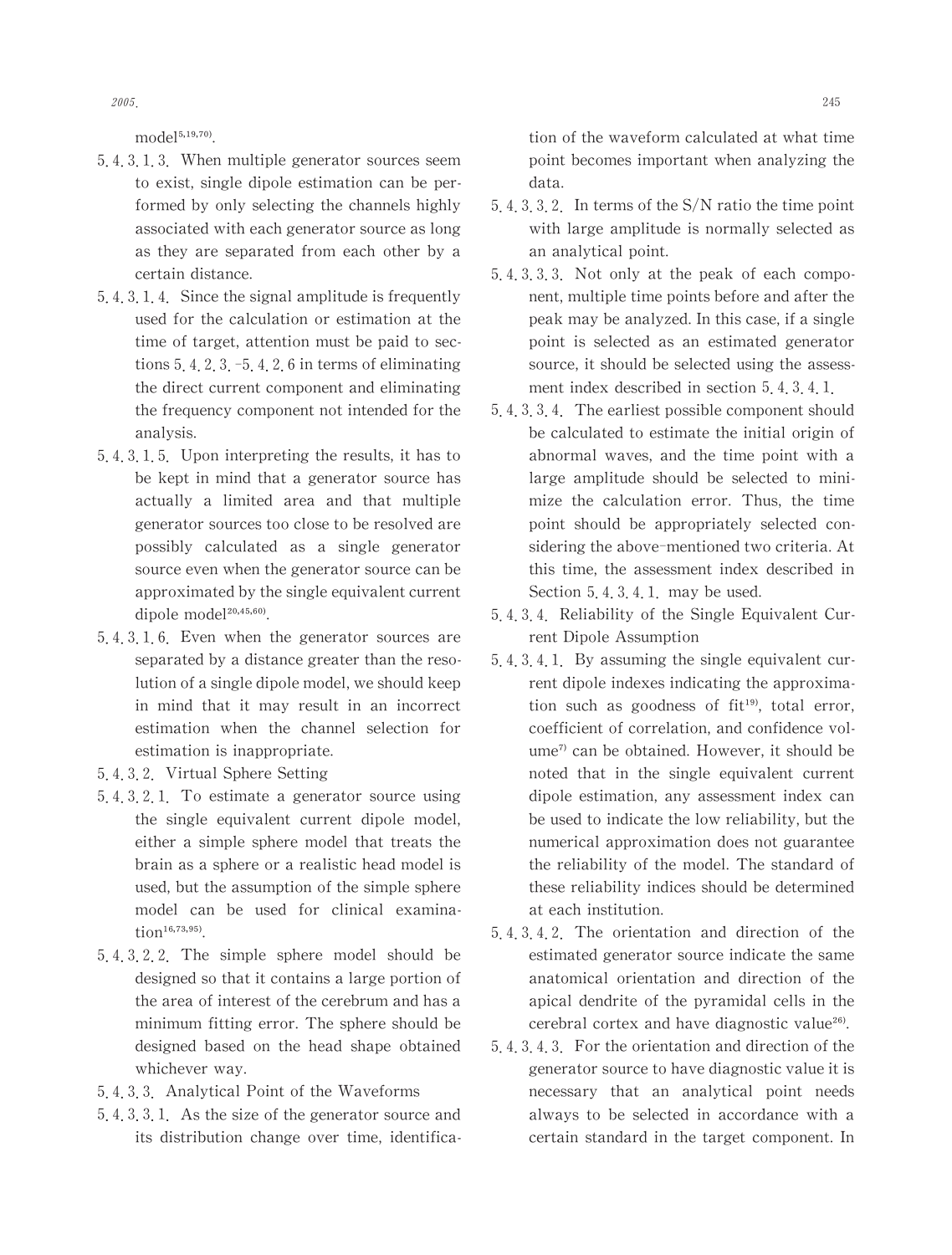the case of evoked magnetic fields the target component is identified by the analogy to the component in the evoked potentials or from the latencies, and their peak latencies can be used for assessment. In case of epileptiform discharges the initial peak latency is evaluated as a rule.

- 5 4 4 Multiple Dipole Estimation
- 5.4.4.1. When multiple dipolar patterns are recognized in a magnetic isofield map, multiple dipole estimation methods such as the 2 dipole method can be used to estimate the multiple generator sources<sup>74)</sup>.
- 5 4 4 2 When the number of estimated dipoles increases, the risk of fixing the estimated value to the local minimum increases.Therefore, it has to be determined deliberately in case of multiple dipole estimation and more carefully than in case of single dipole estimation.
- 5 4 4 3 In situations where areas are close to each other or the time periods are close to each other, it is generally difficult to apply the multiple dipole estimation, and extra caution is required as it may increase the estimation error.
- 5.4.5. Analytical Methods Other Than The Dipole Model
- 5 4 5 1 To estimate the generator source, the currently developing analytical methods other than the dipole model, such as spatial filter, L1 norm $89$  or L2 norm $27$ , are available.
- 5, 4, 5, 2. However, methods to estimate the generator source other than the dipole model have not yet been fully accepted, and their reliability has to be investigated at each institution.
- 5 4 5 3 When generator source estimation methods other than the dipole estimation method are used in conjunction with a clinical examination, they should be documented along with the analytical results by the conventional dipole model simultaneously.
- 5 4 6 Overlaying with Brain Images
- 5 4 6 1 Significant clinical information may be obtained by superimposing the estimated gen-

erator sources on various brain anatomical images.

- 5 4 6 2 MRI is the most commonly used brain anatomical image for superimposition, but other images may also provide significant information.
- 5 4 6 3 There are no limitations in terms of the method of superimposition with the brain anatomical images, and any method can be used if it results in precise superimposition.
- 5.5 Analysis of the Epileptiform Waves
- 5 5 1 Selection of a target for analysis
- $5, 5, 1, 1$ . In the present guideline, it is recommended to select "the analytical point based on the assessment index such as correlation and goodness of fit after selecting and analyzing a certain period" or to select "the time point of the spike with the largest amplitude" when the individual epileptiform wave is estimated at a single point.
- 5 5 1 2 When an epileptogenic focus is investigated, the analysis of spikes is recommended.
- 5 5 1 3 When there is no choice but to target sharp waves or abnormal slow waves other than spikes in order to analyze the generator source of the epileptogenic focus, it must be mentioned in the report as a rule.
- 5 5 1 4 To investigate the chronological changes in the generator source of the epileptogenic focus with multiple analytical points, it is necessary to eliminate the inappropriate values after evaluating the reliability of the estimation at each time point although it can be analyzed regardless of the best value of the assessment index and the maximum amplitude.
- 5 5 2 Current Moment
- 5 5 2 1 For analysis of the epileptiform waves, the current moment of the estimated single equivalent current dipole can be used as a reasonable assessment<sup>91,92)</sup>.
- 5 5 2 2 When the current moment exceeding 500 nAm is estimated in the examination of the epileptiform waves, it must be either an extensive current source or an error. Thus, the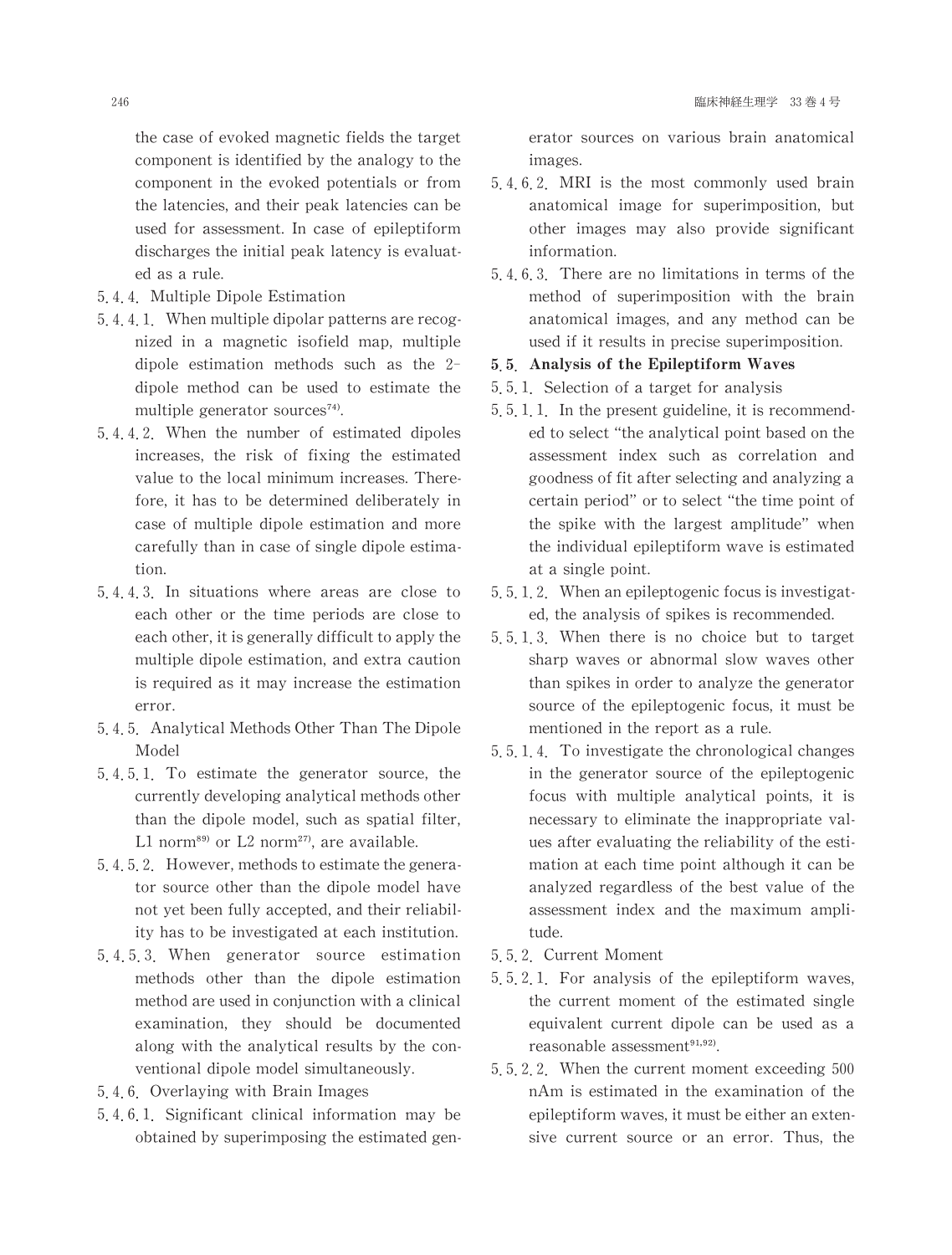results have to be discarded, or a deliberate interpretation has to be made.

- 5, 5, 2, 3. When the current moment smaller than  $50$ nAm is estimated in the examination of epileptiform waves, it may be a mistake in estimation. Accordingly, the results should be discarded as a rule.
- 5 5 3 NecessaryAnalysis Number
- 5 5 3 1 Since the reproducibility of the dipole estimation is low at the examination of the epileptiform waves, it is preferable to obtain highly reliable estimation for at least 10 spikes.
- 5 5 3 2 When the estimated locations of the estimated dipole are observed at multiple areas or distributed over a large area, the number of analytical points should be increased to insure reliability.
- 5, 5, 3, 3. When only a few spikes are estimated for the generator source, additional examinations should be carried out if possible. If not, its reliability should be noted in the report.
- 5 5 4 Assessment of Cluster
- 5 5 4 1 When the distribution of the estimated generator source for the epileptiform waves is limited and concentrated, it can be determined as the presence of a cluster. Localization of a cluster can be declared when these estimated locations are limited within 1-2 gyri of the brain, but it may exceed this number depending on the abnormalities on the target brain.
- 5 5 4 2 A cluster indicates the generator source of epileptiform waves analyzed, and it should be noted that it is not necessary to indicate the location of the epileptogenic focus upon interpreting the results.
- 5 5 4 3 When the estimated generator source is distributed over a large area and no cluster is found, it should not be interpreted that the generator source is large, but rather that the generator source can not be specified.
- 5 5 4 4 When the estimated generator source is uni-directional, it may provide clinically significant information<sup>13)</sup>.

### 쏴 Maintenance of Records

### 6.1. General Instructions

- $6, 1, 1$ . The reports can be archived in either digital or paper format as long as its authenticity is maintained.
- 6.1.2. Upon reporting the examination results, the findings pertaining to the requested matter, if any, need to be clearly documented.
- 6.1.3. Considering that the reports may be accessed by non-specialist staff, it should be documented in plain language as much as possible.
- 6 1 4 The reports should be at least duplicated, and a copy of the report sent to the referring physician should be archived so that it can be retrieved at any time.

### 6.2 Style of the Documents

- 6 2 1 General instructions
- $6, 2, 1, 1$ . The following items should be documented as needed on the top of the subject record. However, these items can be flexibly adjusted or eliminated according to individual situation at each institution.
- $6, 2, 1, 2$ . When a simplified version of the report is used, the information regarding the subject's ID, date of examination, investigated items, and findings are mandatory.
- 6 2 2 Subject Attribution
- 6 2 2 1 Laboratory identification number or subject number, department name, type of admission (in-patient or out-patient)
- $6, 2, 2, 2$ . Name, age, and sex of the subject
- 6 2 2 3 Recorded date and previous examination date
- 6 2 2 4 Serial number of MRI measurement used and the date of measurement
- 6 2 2 5 MEG recording number
- 6 2 3 Requested matter
- 6.2.3.1. Document a summary of special requests given by the attending physician at the time of MEG request.
- 6 2 4 Condition of the Subject at Examination
- 6.2.4.1. Meals and medications (injection) and their content
- 6 2 4 2 Notable neurological conditions(includ-

 $2005.$  2005.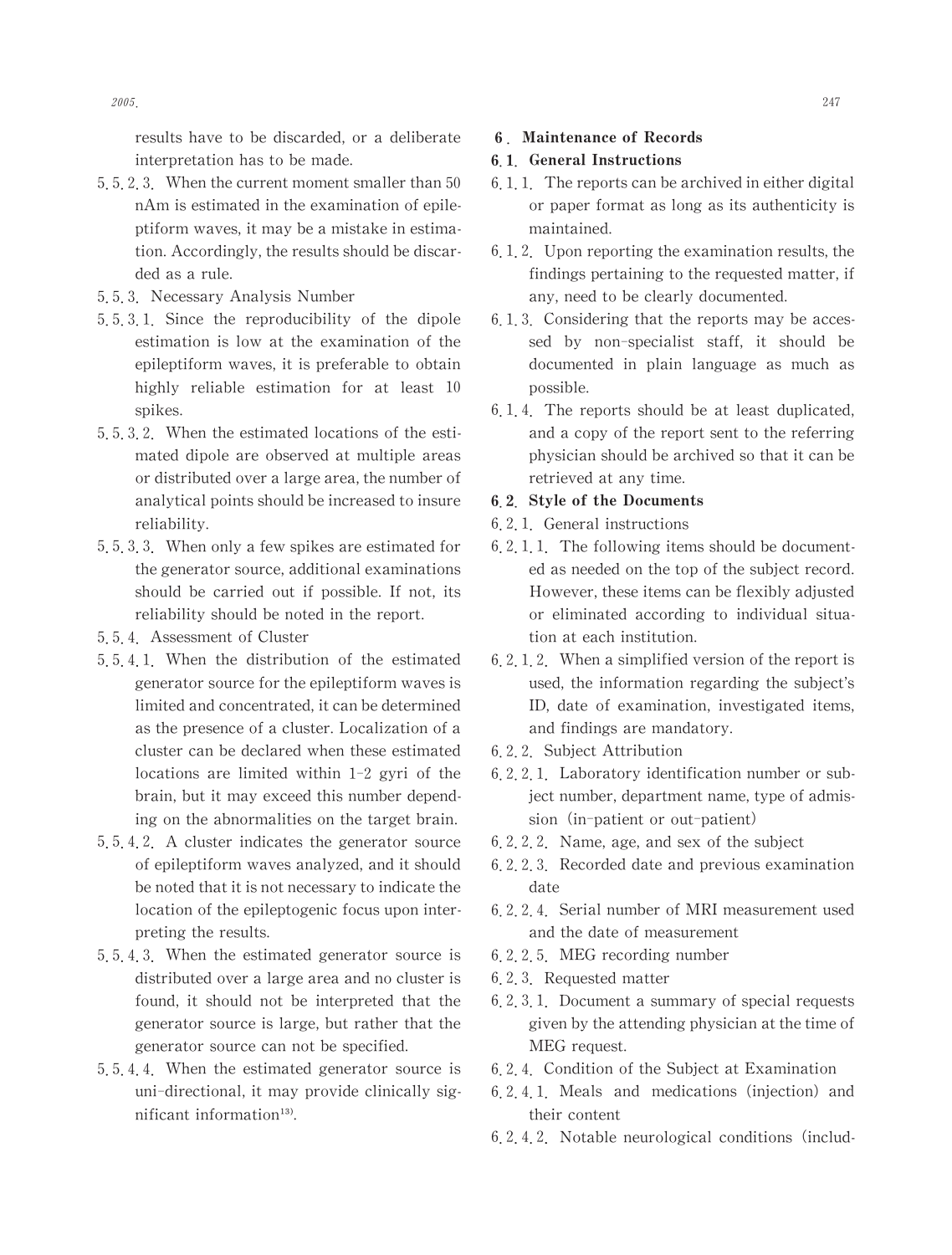ing epileptic attack)

- 6 2 4 3 Behavior and psychological condition of the subject
- 6 2 5 Measurement condition
- 6 2 5 1 Clinical tests(spontaneous brain magnetic fields, concurrent EEG, and type of evoked magnetic fields)
- 6.2.5.2. Study condition (sampling frequency, online filter, type and method of stimuli, and averaging number in the evoked magnetic fields, etc.)
- 6 2 5 3 Head movements during the measurement
- $6, 2, 5, 4$ . The person who is in charge of recording
- 6 2 6 Additional comments
- $6, 2, 6, 1$ . Documentation of the measured area and the method to fix the patient's head when its size does not fit to the sensor
- 6 2 6 2 The type of the activating method, activator used for examination, dose of activator,when activation is performed
- 6 2 6 3 The total examination time spent from preparation to completion
- 6 2 7 Examination Findings
- $6, 2, 7, 1$ . The examination findings are documented along with the name of personnel who analyzed the data.
- 6.2.7.2. The name/s of the personnel in charge of recordings and those of analysis need to be filled out separately even when the same persons perform these actions.
- 6.3. Documentation of the Examination Find- $\text{ings}^{1,3)}$
- 6 3 1 General Instructions
- $6, 3, 1, 1$  It should be understood that MEG is complementary to EEG, not to assist EEG. Thus, upon documenting the examination findings, the technique needs to be described precisely similar to the other analytical methods conducted at each institution.
- 6 3 1 2 Lengthy description needs to be avoided; rather concise and necessary information should be documented as objectively as possible. Therefore, the following instructions are not mandatory items to be documented,

but are listed for reference.

- 6 3 2 Description regarding the waveforms
- 6 3 2 1 Dominant rhythm and background activity
- 6, 3, 2, 2. Type, extent, and mode of appearance of major abnormal findings
- 6 3 2 3 Changes in response to activation
- 6 3 2 4 Relationship with the concurrent EEG data
- 6 3 2 5 Changes of the clinical symptoms observed during the examination and their relationship with the brain magnetic field profile
- 6 3 3 Signal source estimation
- 6 3 3 1 Analytical method and anatomical location of the estimated signal source
- 6 3 3 2 It is preferable to describe the analytical parameters such as off-line filter when documenting the analytical results.
- 6 3 3 3 It is preferable to display the location of signal source by superimposing them on the subject's head MRI data.
- 6 3 3 4 Analytical parameter values associated with estimated signal source (goodness of fit, errors, moments, z values, t-values, etc.)
- 6 3 4 Description of Advice Regarding the Diagnosis and Treatment
- 6 3 4 1 Additional description to clarify the confusing points in the values and images upon estimating the signal source. In addition questions and concerns brought up when the examination was requested should be answered as much as possible.

# 6.4 Archive Management of the Measured Data and Reports

- 6 4 1 As a rule it is preferable to electronically archive all the measured raw data for at least five years. In unavoidable circumstances at the minimum the significant parts that led to the abnormal findings and the parts used for signal source estimation should be archived.
- 6 4 2 It is preferable to archive the report and analytical results along with the original data and to create a database.
- 6 4 3 Upon archiving the data the data must be kept in the archive designated by the director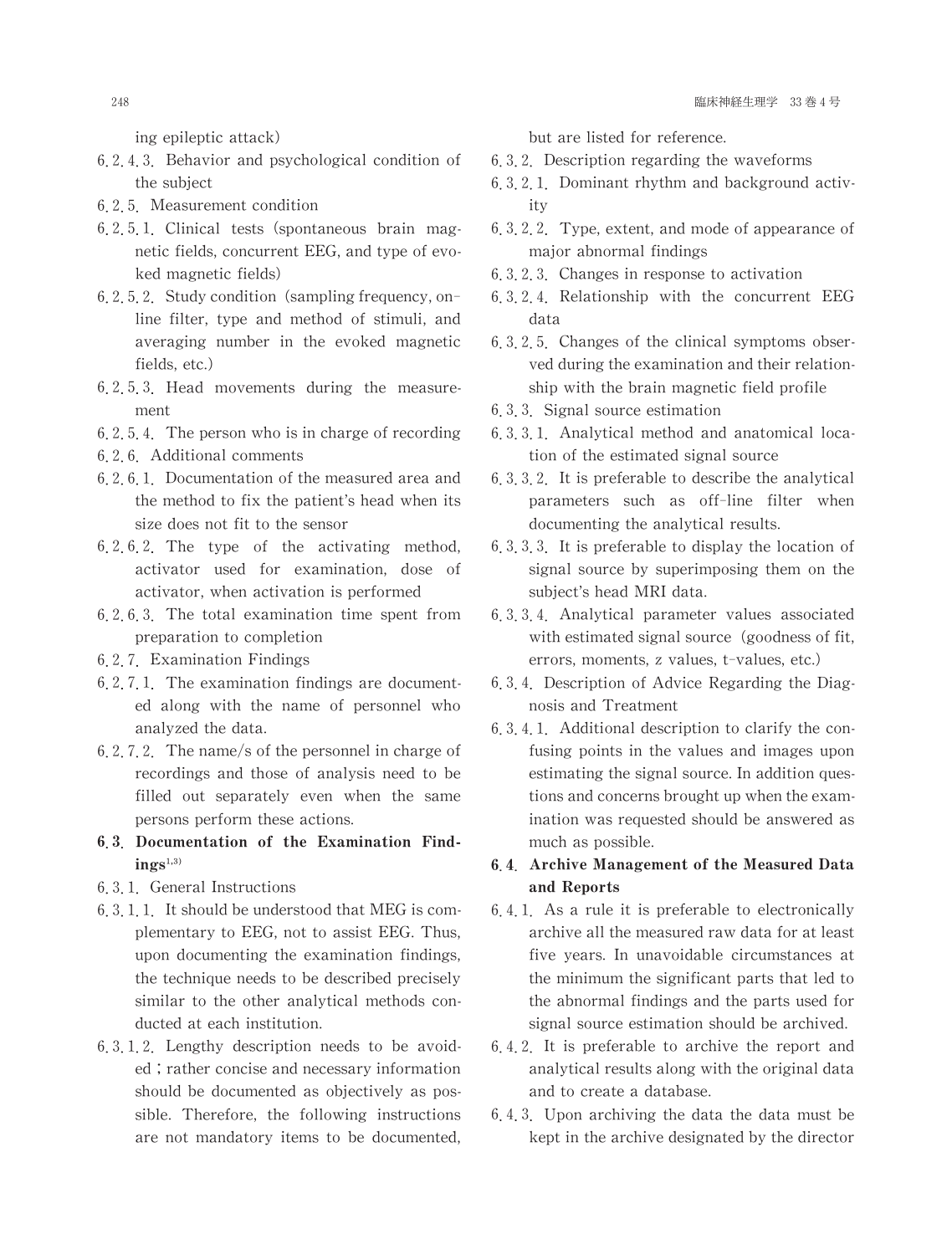at each institution. The staffs who are in charge of analysis and reporting must maintain authenticity, legibility, and stability of the data while paying attention to the privacy of the subject.

6.4.4. To insure the safety of the archived data, it is recommended to archive the digital data in two ways.

#### Note:

The present guideline is prepared as a minimal agreement covering the individual current situations at each institution. This guideline should be revised or updated after a certain period of time as MEG technology is considered to be currently under development.

#### Reference

- 1) Baayen JC, de Jongh A, Stam CJ, et al: Localization of slow wave activity in patients with tumor-associated epilepsy. Brain Topogr  $16: 85-93, 2003$ .
- 2) Barkley GL, Baumgartner  $C$ : MEG and EEG in epilepsy. *J Clin Neurophysiol* 20: 163-178, 2003.
- 3) Breier JI, Simos PG, Zouridakis G, et al: Language dominance determined by magnetic source imaging : a comparison with the Wada procedure. Neurology 53: 938-945,1999.
- 4) Breier JI, Simos PG, Fletcher JM, et al:Abnormal activation of temporoparietal language areas during phonetic analysis in children with dyslexia. Neuropsy $chology$  17: 610-621, 2003.
- 5) Brenner DJ, Lipton J, Kaufman L, et al: Somatically evoked magnetic fields of human brain. Science 199: 81-83,1978.
- 6) Butz M, Gross J, Timmermann L, et al: Perilesional pathological oscillatory activity in the magnetoencephalogram of patients with cortical brain lesions. Neurosci Lett 355: 93-96,2004.
- 7) Cohen D, Cuffin BN : Demonstration of useful differences between magnetoencephalogram and electroencephalogram. Electroenceph clin Neurophysiol 56: 38-51, 1983.
- 8) Deecke L, Boscheret J, Weinberg H, et al: Magnetic fields of the human brain(Bereitschaftmagnetfeld) preceding voluntary foot and toe movements. Exp Brain Res 52: 81-96,1983.
- 9) de Jongh A, Baayen JC, de Munck JC, et al: The influence of brain tumor treatment on pathological delta activity in MEG. Neuroimage 20: 2291-2301, 2003.
- 10) Fernandez A, Maestu F, Amo C, et al: Focal temporoparietal slow activity in Alzheimer's disease revealed by magnetoencephalography. Biol Psychiatry 52: 764-770,2002.
- 11) Fujiki N, Naito Y, Nagamine T, et al: Influence of unilateral deafness on auditory evoked magnetic field. Neuroreport 9: 3129-3133,1998.
- 12) Fujita S, Nakasato N, Seki K, et al: Visual evoked magnetic fields: Bilateral dipole pattern for the fullfield stimulus. In: Aine CJ, Flynn ER, Okada Y, Stroink G, Swithenby SJ, Wood CC, editors. Biomag 96: Proceedings of the Tenth International Conference on Biomagnetism. New York : Springer-Verlag, pp745- 748,2000.
- 13) Fukao K, Watanabe Y, Yagi K, et al: Correlation between two types of magnetic spike-dipole distribution and clinical symptoms in temporal lobe epilepsy. Clinical Electroencephalogr (Osaka) 39: 569-573, 1997 (in Japanese).
- 14) Gallen CC, Sobel DF, Waltz T, et al: Noninvasive presurgical neuromagnetic mapping of somatosensory cortex. Neurosurgery 33: 260-268, 1993.
- 15) Gerloff C, Uenishi N, Nagamine T, et al: Cortical activation during fast repetitive finger movements in humans: steady-state movement-related magnetic fields and their cortical generators. Electroenceph clin Neurophysiol 109: 444-453,1998.
- 16) Hämäläinen M, Sarvas J : Feasibility of the homogeneous head model in the interpretation of neuromagnetic fields. Phys Med Biol 32: 91-97, 1987.
- 17) Hämäläinen M, Hari R, Ilmoniemi RJ, et al: Magnetoencephalography: theory, instrumentation, and application to noninvasive studies of the working human brain. Rev Mod Phys 65: 413-497, 1993.
- 18) Hari R, Antervo A, Katila T, et al: Cerebral magnetic fields associated with voluntary limb movements in man. Nuovo Cimento 2: 484-494, 1983.
- 19) Hari R, Joutsiniemi SL, Sarvas J: Spatial resolution of neuromagnetic records: theoretical calculations in spherical model. Electroenceph clin Neurophysiol 71: 64-72,1988.
- 20) Hari  $R:$  On brain's magnetic responses to sensory stimuli. *J Clin Neurophysiol* 8: 158-169, 1991.
- 21) Hashimoto I, Mashiko T, Odaka K, et al: Bilateral activation of the human motor cortex preceding unilateral voluntary finger extension as evidenced by magnetic measurements. In: Baumgartner C, Deecke L, Stroink G, Williamson SJ, editors. Biomagnetism: Fundamental research and clinical applications. Amsterdam: Elsevier, pp 131-135, 1995.
- 22) Hatanaka K, Nakasato N, Seki K, et al:Striate cortical generators of the N75,  $P100$  and N145 components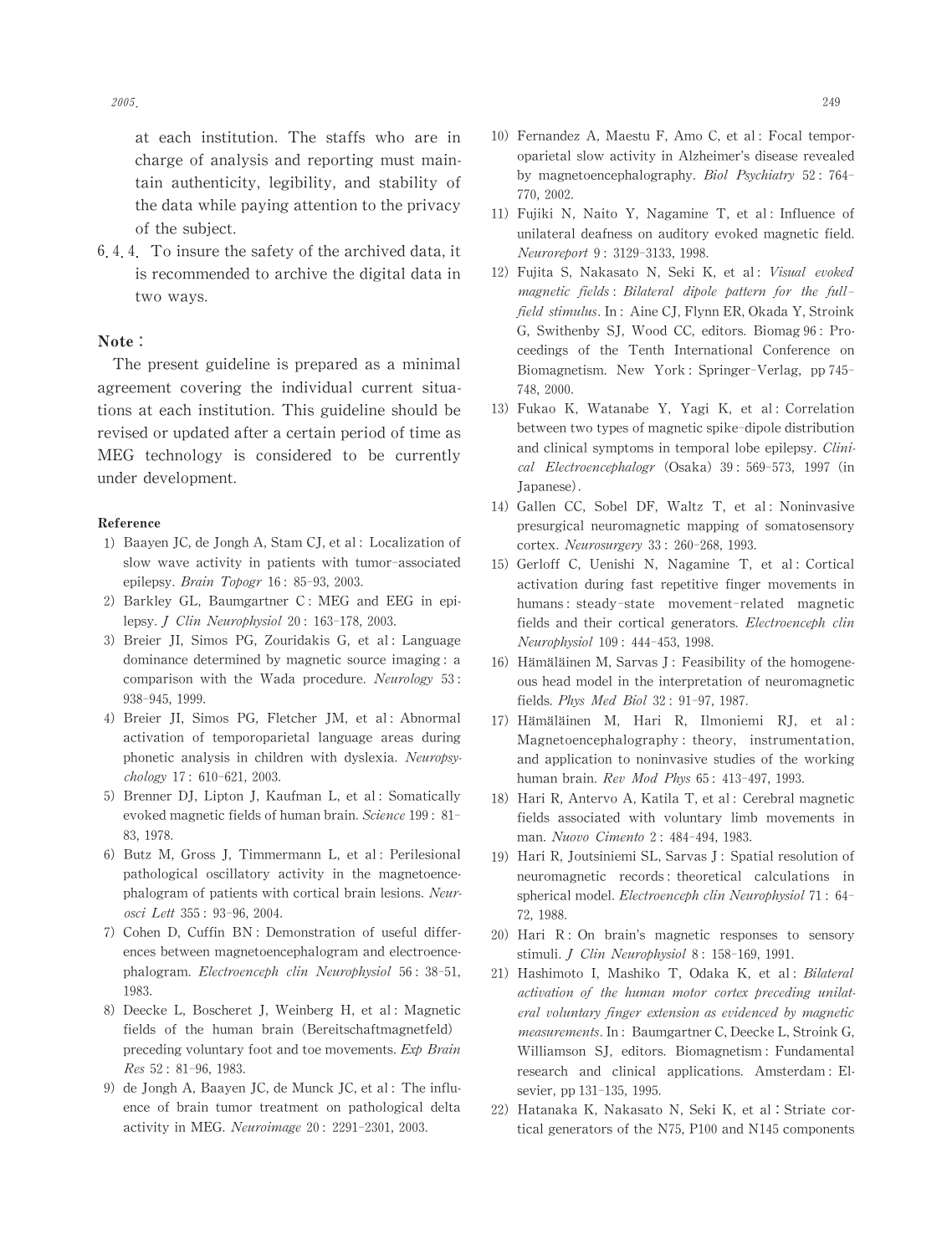localized by pattern reversal visual evoked magnetic fields. Tohoku J Exp Med 182: 9-14, 1997.

- 23) Hatanaka K, Nakasato N, Nagamatsu K, et al: Modification of the pattern-evoked magnetic fields associated with the location of the lesion along the visual pathways. In: Nenonen J, Ilmoniemi RJ, Katila T, editors. Proceedings of the 12th International Conference on Biomagnetism. pp 145-149, 2001.
- 24) Hirata M, Kato A, Ninomiya H, et al: Spatiotemporal distributions of brain oscillation during silent reading. In: Hirata K, Koga Y, Nagata K, Yamazaki K, editors. Recent Advances in Human Brain Mapping. Excerpta Medica ICS 1232. Amsterdam: Elsevier, pp 35-39, 2002.
- 25) Hoshiyama M, Kakigi R, Berg P, et al: Identification of motor and sensory brain activities during unilateral finger movement: Spatio-temporal source analysis of movement associated magnetic fields. Exp Brain Res 115: 6-14,1997.
- 26) Humphrey DR : Re-analysis of the antidromic cortical response.Ⅱ. On the contribution of cell discharge and PSPs to the evoked potentials. Electroenceph clin Neurophysiol 25: 421-442,1968.
- 27) Ilmoniemi RJ, Hämäläinen MS, Knuutila J: The forward and inverse problems in the spherical model. In: Weinberg H, Stroink G, Katila T, editors. Biomagnetism: Applications & theory. New York : Pergamon, pp 278-282, 1985.
- 28) Inoue T, Fujimura M, Kumabe T, et al: Combined three-dimensional anisotropy contrast imaging and magnetoencephalography guidance to preserve visual function in a patient with an occipital lobe tumor. Minim Invasive Neurosurg 7: 249-252, 2004.
- 29) Inoue Y, Fukao K, Araki T, et al: Photosensitive and nonphotosensitive electronic screen game-induced seizures. Epilepsia 40 (Suppl) 4: 8-16, 1999.
- 30) Ishitobi M, Nakasato N, Yoshimoto T, et al: Abnormal primary somatosensory function in unilateral polymicrogyria: an MEG study. Brain Dev 27: 22-29, 2005.
- 31) Iwasaki M, Nakasato N, Kanno A, et al: Somatosensory evoked fields in patients with comatose survivors after severe head injury. Clin Neurophysiol 112: 204-210, 2001.
- 32) Iwasaki M, Nakasato N, Shamoto H, et al: Focal magnetoencephalographic spikes in the superior temporal plane undetected by scalp EEG.  $J$  Clin Neurosci 10: 236-238,2003.
- 33) Kakigi R: Somatosensory evoked magnetic fields following median nerve stimulation. Neurosci Res 20: 165-174,1994.
- 34) Kamada K, Oshiro O, Takeuchi F, et al: Identification of central sulcus by using somatosensory evoked magnetic fields and brain surface MR images: three dimen-

sional projection analysis. *J Neurol Sci* 116: 29-33, 1993.

- 35) Kamada K, Saguer M, Moller M, et al: Functional and metabolic analysis of cerebral ischemia using magnetoencephalography and proton magnetic resonance spectroscopy. Ann Neurol 42: 554-563, 1997.
- 36) Kandori A, Oe H, Miyashita K, et al:Abnormal auditory neural networks in patients with right hemispheric infarction, chronic dizziness, and moyamoya disease: a magnetoencephalogram study. Neurosci Res 44: 273- 283,2002.
- 37) Kanno A, Nakasato N, Fujita S, et al: Right hemispheric dominance in the auditory evoked magnetic fields for pure-tone stimuli. Electroenceph clin Neurophysiol (Suppl)47: 129-132,1996.
- 38) Kanno A, Nakasato N, Murayama N, et al: Middle and long latency peak sources in auditory magnetic fields for tone burst in humans. Neurosci Lett 293: 187-190, 2000.
- 39) Kawaguchi S, Shinosaki K, Ukai S, et al: Interictal spikes in the fusiform and inferior temporal gyri of an epileptic patient with colored elementary visual auras: a 5-year longitudinal MEG ECD study. Neuroreport 14: 637-640,2003.
- 40) Kawamura T, Nakasato N, Seki K, et al: Neuromagnetic evidence of pre- and post-central cortical sources of somatosensory evoked responses. Electroenceph clin Neurophysiol 100: 44-50,1996.
- 41) Kober H, Moller M, Nimsky C, et al: New approach to localize speech relevant brain areas and hemispheric dominance using spatially filtered magnetoencephalography. Hum Brain Mapp 14: 236-250, 2001.
- 42) Lin YY, Shih YH, Hsieh JC, et al: Magnetoencephalographic yield of interictal spikes in temporal lobe epilepsy. Comparison with scalp EEG recordings. Neuroimage 19: 1115-1126,2003.
- 43) Lin YY, Chang KP, Hsieh JC, et al: Magnetoencephalographic analysis of bilaterally synchronous discharges in benign rolandic epilepsy of childhood. Seizure 12: 448-455,2003.
- 44) Mäkelä JP, Hari R, Valanne L, et al: Auditory evoked magnetic fields after ischemic brain lesions. Ann Neurol 30: 76-82,1991.
- 45) Mikuni N, Nagamine T, Ikeda A, et al: Simultaneous recording of epileptiform discharges by MEG and subdural electrodes in temporal lobe epilepsy. Neuroimage 5: 298-306,1997.
- 46) Modica PA, Tempelhoff R, White P: Pro- and anticonvulsant effects of anesthetics (part 1). Anesth Analg 70: 303-315,1990.
- 47) MuhlnickelW,Elbert T,Taub E,et al: Reorganization of auditory cortex in tinnitus. Proc Natl Acad Sci USA 95: 10340-10343,1998.
- 48) Näätänen R, Lehtokoski A, Lennes M, et al: Language-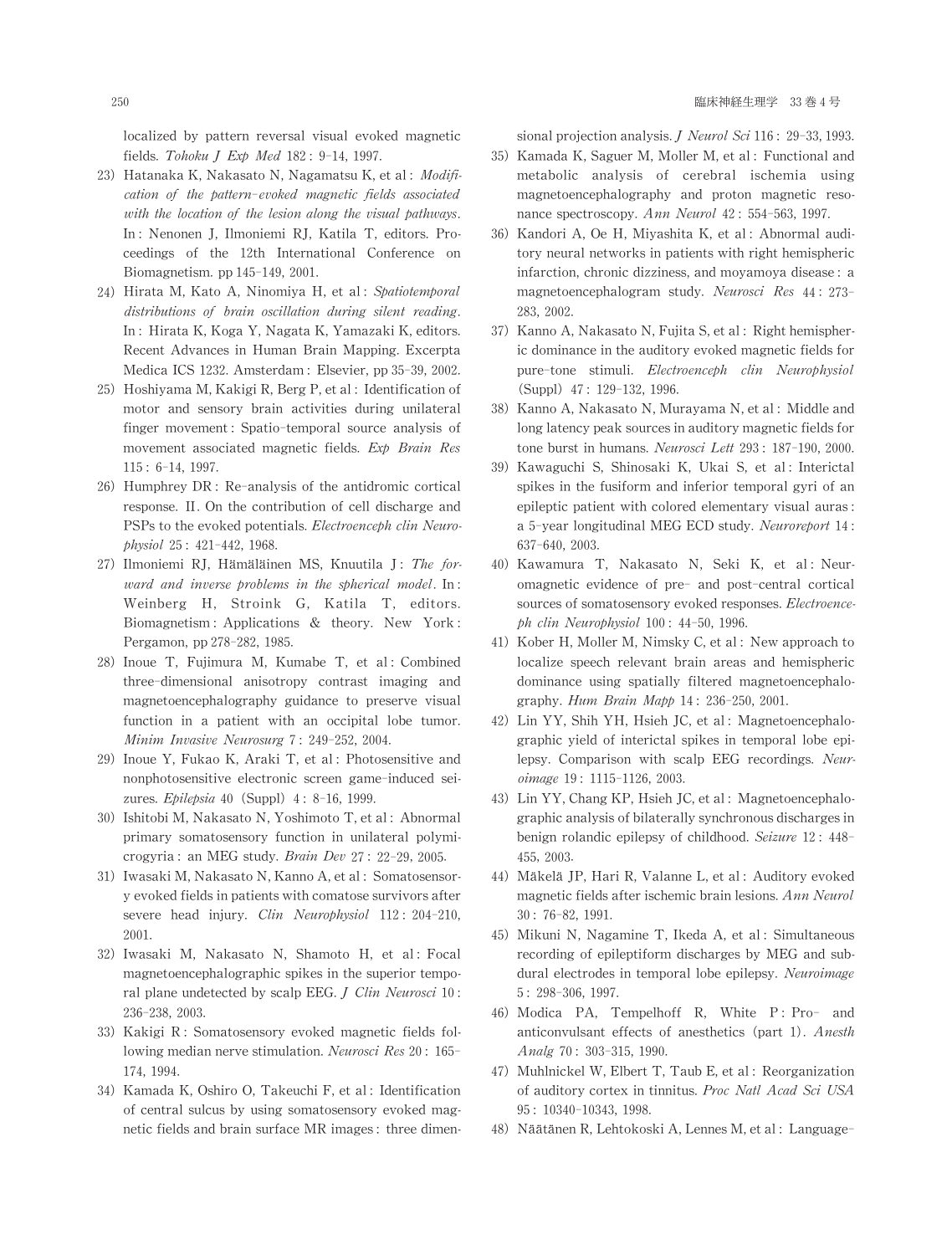specific phoneme representations revealed by electric and magnetic brain responses. Nature 385: 432-434, 1997.

- 49) Nagamatsu K, Nakasato N, Hatanaka K, et al: Neuromagnetic detection and localization of N15, the initial response to trigeminal stimulus. Neuroreport 12: 1-5, 2001.
- 50) Nagamine T, Toro C, Baldish M, et al: Cortical magnetic and electric fields associated with voluntary finger movements. Brain Topogr 6: 175-183, 1994.
- 51) NakamuraA,YamadaT,GotoA,etal: Somatosensory homunculus as drawn by MEG. Neuroimage 7: 377-386. 1998.
- 52) Nakasato N, Levesque MF, Barth DS, et al: Comparisons of MEG, EEG, and ECoG source localization in neocortical partial epilepsy in humans. Electroenceph clin Neurophysiol 91: 171-178,1994.
- 53) Nakasato N, Fujita S, Seki K, et al: Functional localization of bilateral auditory cortices using an MRI-linked whole head magnetoencephalography (MEG) system. Electroenceph clin Neurophysiol 94: 183-190, 1995.
- 54) Nakasato N, Seki K, Fujita S, et al : Clinical application of visual evoked fields using an MRI-linked whole head MEG system. Front Med Biol Eng 7: 275-283, 1996.
- 55) Nakasato N, Seki K, Kawamura T, et al: Cortical mapping using an MRI-linked whole head MEG system and presurgical decision making. Electroenceph clin Neurophysiol (Suppl) 47: 333-341, 1996.
- 56) Nakasato N, Kumabe T, Kanno A, et al: Neuromagnetic evaluation of cortical auditory function in patients with temporal lobe tumors. *J Neurosurg* 86: 610-618,1997.
- 57) Nakasato N, Yoshimoto T : Somatosensory, auditory, and visual evoked magnetic fields in patients with brain diseases. J Clin Neurophysiol 17: 201-211, 2000.
- 58) Nakasato N, Itoh H, Hatanaka K, et al: Movementrelated magnetic fields to tongue protrusion. Neuroimage 14: 924-935, 2001.
- 59) Ohtomo S, Nakasato N, Kanno A, et al: Hemispheric asymmetry of the auditory evoked N100m response in relation to the crossing point between the central sulcus and sylvian fissure. Electroenceph clin Neurophysiol 108: 219-225,1998.
- 60) Oishi M, Otsubo H, Kameyama S, et al: Epileptic spikes: magnetoencephalography versus simultaneous electrocorticography. Epilepsia 43: 1390-1395, 2002.
- 61) OishiM,KameyamaS,MorotaN,etal: Fusiformgyrus epilepsy: the use of ictal magnetoencephalography. Case report. *J Neurosurg* 97: 200-204, 2002.
- 62) Oishi M, Otsubo H, Kameyama S, et al:Ictal magnetoencephalographic discharges from elementary visual hallucinations of status epilepticus. J Neurol

Neurosurg Psychiatry 74: 525-527, 2003.

- 63) Ossadtchi A, Baillet S, Mosher JC, et al: Automated interictal spike detection and source localization in magnetoencephalography using independent components analysis and spatio-temporal clustering. Clin Neurophysiol 115: 508-522, 2004.
- 64) Paetau R, Saraneva J, Salonen O, et al: Electromagnetic function of polymicrogyric cortex in congenital bilateral perisylvian syndrome. J Neurol Neurosurg Psychiatry 75: 717-722,2004.
- 65) Papanicolaou AC, Simos PG, Breier JI, et al: Magnetoencephalographic mapping of the languagespecific cortex. J Neurosurg 90: 85-93, 1999.
- 66) Papanicolaou AC, Castillo E, Breier II, et al: Differential brain activation patterns during perception of voice and tone onset time series: a MEG study. Neuroimage 18: 448-459,2003.
- 67) Pataraia E, Simos PG, Castillo EM, et al: Does magnetoencephalography add to scalp video-EEG as a diagnostic tool in epilepsy surgery? Neurology  $62: 943-$ 948,2004.
- 68) Po-Hung Li L, Shiao AS, Lin YY, et al: Healthy-side dominance of cortical neuromagnetic responses in sudden hearing loss.  $Ann$  Neurol 53: 810-815, 2003.
- 69) Reite M, Teale P, Rojas DC: Magnetoencephalography: applications in psychiatry. Biol Psychiatry 45: 1553-1563,1999.
- 70) Romani GL, Williamson SJ, Kaufman L: Biomagnetic instrumentation. Rev Sci Instrum 53: 1815-1845, 1982.
- 71) Ropohl A, Sperling W, Elstner S, et al: Cortical activity associated with auditory hallucinations. Neuroreport 15: 523-526,2004.
- 72) Salmelin R, Hari R, Lounasmaa OV, et al: Dynamics of brain activation during picture naming. Nature 368: 463-465,1994.
- 73) Sarvas J: Basic mathematical and electromagnetic concepts of the biomagnetic inverse problem. Phys Med Biol 32: 11-22,1987.
- 74) Scherg M, Hari R, Hämäläinen M: Frequency-specific sources of auditory N19-P30-P50 response detected by multiple source analysis of evoked magnetic fields and potentials. In:Williamson SJ, Hoke M, Stroink G, Kotani M, editors. Advances in biomagnetism. New York : Plenum, pp 97-100, 1989.
- 75) Seki K, Nakasato N, Fujita S, et al: Neuromagnetic evidence that the P100 component of pattern reversal visual evoked response originates in the bottom of calcarine fissure. Electroenceph clin Neurophysiol 100: 436-442,1996.
- 76) Shigeto H, Tobimatsu S, Yamamoto T, et al:Visual evoked cortical magnetic responses to checkerboard pattern reversal stimulation: a study on the neural